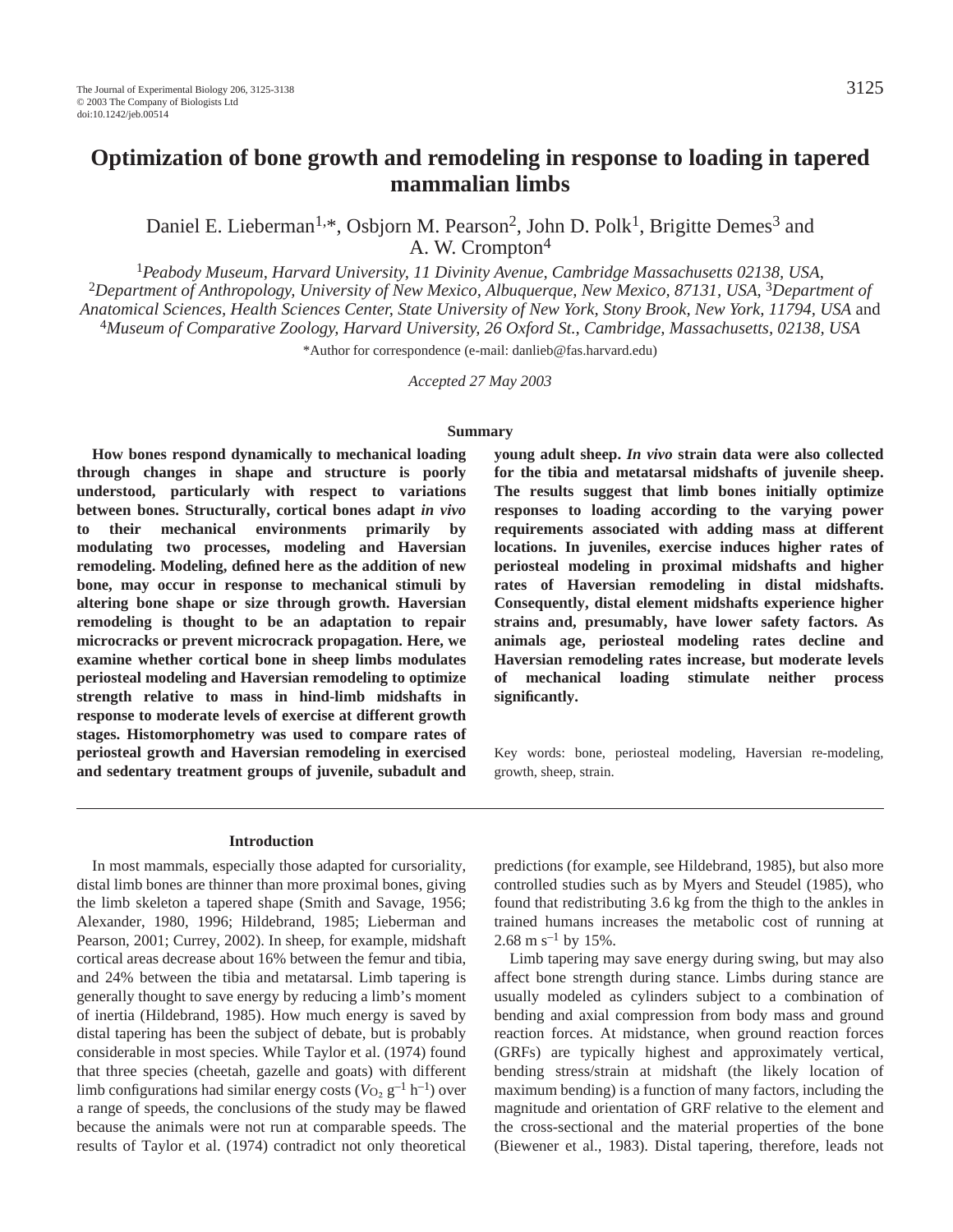only to higher compressive strains because of smaller cortical areas, but also to potentially higher bending strains because of decreased second moments of area (*I*) available to resist the bending moments that account for a high proportion of midshaft strains (Bertram and Biewener, 1988).

High strains in tapered distal bones can pose structural problems, especially because repeated high strains can lead to the generation and propagation of fatigue damage (e.g. microcracks), which contribute to mechanical failure (see Martin et al., 1998; Currey, 2002). Mammals have several potential adaptations to distal tapering, of which the two best documented are changes in gait and element length with increasing body mass. Larger mammals tend to orient their distal limb bones more in line with GRFs at peak loading, thereby increasing the proportion of axial compression relative to bending (Gambaryan, 1974; Biewener, 1983; Biewener et al., 1988; Polk, 2002). Larger mammals also tend to compensate for geometric scaling of midshaft diameters by shortening distal limb elements relative to total limb length *l*, thereby reducing bending moments (Smith and Savage, 1956; Gambaryan, 1974; Alexander, 1977; Jungers, 1985; Bertram and Biewener, 1992). Other potential adaptations to limb tapering are less well documented. While bone curvature across mammals decreases slightly but significantly with body mass *M* ( $\propto M^{-0.09}$ ), helping to reduce bending stresses (Biewener, 1983), distal elements are not straighter than proximal elements (Bertram and Biewener, 1988). In addition, some studies (see MacKelvie et al., 2002) show a positive correlation between exercise and bone mineral density, which increases stiffness, but also reduces post-yield toughness (Currey, 2002), but no studies have found variations in bone mineral density between proximal and distal limb midshafts (Ruff and Hayes, 1984).

This study examines two additional and potential adaptations for limb tapering, modeling and Haversian remodeling for the following reasons. First, they are probably the most labile osteogenic responses to loading that generate phenotypically plastic variations in cortical bone shape and strength. Second, how cortical bone modulates modeling and Haversian remodeling has been a longstanding problem, especially for understanding how bones age and maintain structural variations.

### *Modeling*

Modeling (defined here in a narrow sense as the addition of bone mass) increases resistance to bending by augmenting *I* around the axes in which applied forces generate deformation so that a given moment generates less strain (Wainright et al., 1976). Because *I* depends on the squared distance of each unit area from the neutral axis of bending, bones should optimize *I* relative to mass by adding bone periosteally and removing it endosteally (expanding the medullary cavity), yielding a high ratio of diameter (*D*) to wall thickness (*t*), Marrow, however, whose density is roughly 50% of bone, limits the optimum *D*/*t* ratio in mammals to approximately 4.6 to maximize stiffness relative to mass (Pauwels, 1974; Alexander, 1981; Currey and

Alexander, 1985). Among terrestrial mammals, the median ratio of *D*/*t* is approximately 4.4, with a higher median value for the femur (5.4) and lower values for the humerus and more distal limb elements (Currey and Alexander, 1985). There is abundant evidence in juveniles that modeling increases *I* in response to loading, mostly through increases in periosteal apposition (Chamay and Tchantz, 1972; Goodship et al., 1979; Lanyon et al., 1982; Lanyon and Rubin, 1984; Rubin and Lanyon, 1984a,b, 1985; Biewener et al., 1986; Raab et al., 1991; Lieberman, 1996; Bass et al., 1998; Ruff et al., 1994; Lieberman and Pearson, 2001), and to a lesser extent through inhibition of endosteal resorption (Woo et al., 1981). To evaluate modeling effects on *I* as a means of compensating for distal tapering, however, more data are needed on strains in proximal *versus* distal midshafts during conditions of loading that are within biologically normal ranges and without the potentially confounding effects of surgical intervention (see Bertram and Swartz, 1991). Obviously distal bones do not usually model as much as proximal bones (otherwise they would have similar cortical thickness), but it is not known if differences in strain environments account for differences in modeling rates.

### *Haversian remodeling*

Another potential adaptation to limb tapering may be to increase Haversian remodeling (HR) rates in distal *versus* proximal elements. During HR, osteoclasts first resorb old bone, and osteoblasts then lay down concentric lamellae of new bone around a central vascular channel. The function of HR is not entirely understood (see Martin et al., 1998; Currey, 2002), but it is generally thought that it prevents or repairs fatigue damage caused by high strain magnitudes and/or frequencies. Although Haversian (secondary osteonal) bone is weaker *in vitro* than young primary osteonal bone (Currey, 1959; Carter and Hayes, 1977a,b; Vincentelli and Grigorov, 1985), it is apparently stronger than old, microcrack-damaged primary bone (Schaffler et al., 1989, 1990). Haversian systems may also prevent or halt microfracture propagation. In addition, HR can strengthen bone by reorienting more collagen along axes of tension (Martin and Burr, 1982; Riggs et al., 1993a,b). A number of studies demonstrate that loading increases remodeling rates (Hěrt et al., 1972; Bouvier and Hylander, 1981, 1996; Churches and Howlett, 1981; Rubin and Lanyon, 1984b, 1985; Schaffler and Burr, 1988; Burr et al., 1985; Mori and Burr, 1993; Lieberman and Pearson, 2001; Lees et al., 2002; for a review, see Goodship and Cunningham, 2001). In addition, HR preferentially occurs in older regions of long bones that have presumably accumulated the most damage (Frost, 1973; Bouvier and Hylander, 1981; Currey, 2002).

The possibility that HR is an adaptation for maintaining tapered distal limbs has been suggested but never been tested comprehensively. Lieberman and Crompton (1998) found higher rates of HR in distal than proximal midshafts in juvenile swine, and Lieberman and Pearson (2001) found higher rates of HR in distal than proximal midshafts in juvenile sheep.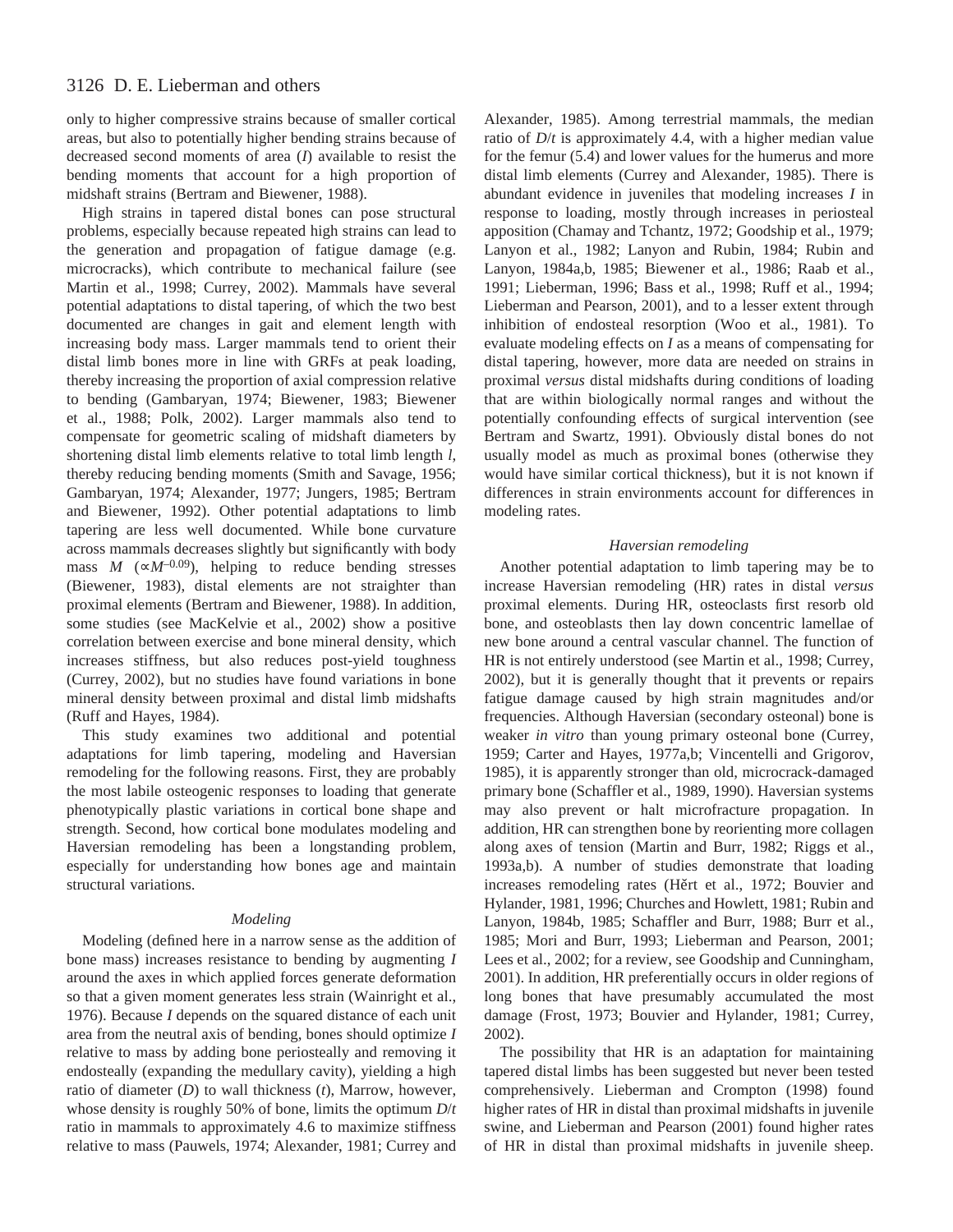However, these studies did not relate rates of HR to differences in strain environments, and only examined juveniles.

### **The optimization model**

Here we test the general hypothesis that limbs trade-off modeling *versus* remodeling responses to loading in cortical bone to maximize strength relative to the cost of adding mass. We focus on modeling and HR rates in relation to strain data solely in the midshafts of the femur, tibia and metatarsal for three reasons. (1) Midshafts are the location of peak bending, so the locations are biomechanically comparable (see Biewener et al., 1986). (2) Variations in loading regime elsewhere in diaphyses, especially near epiphyses, are currently unknown. (3) In sheep the second hind-limb segment is simpler to model than the forelimb because it has only one bony element, the tibia.

The general prediction is that if bones optimize strength relative to the cost of adding mass, and if HR repairs or prevents microdamage, then the proportions of modeling *versus* HR responses to loading should vary at different skeletal locations and ages in relation to their costs and benefits (Fig. 1). As noted above, the major mechanical benefit of modeling is to strengthen a bone by increasing the second moment of area around the axes in which bending forces generate deformation. The major long-term cost of modeling, however, is the additional energy required to accelerate added mass during swing, a cost that should be approximately proportional to *mR*2, where *m* is the mass of the limb, and *R* is the distance from the center of mass (COM) of the limb to the hip or shoulder joint (Hildebrand, 1985; Winter, 1990). Adding bone mass distally will not only increase the limb's mass but will also move the limb's COM distally (increasing *R*). Because cost is proportional to  $R^2$ , small increases in  $R$  may have large effects.

The costs and benefits of HR are less understood, but differ from those of modeling. As noted above, proposed benefits of



Fig. 1. Optimization model for cortical bone responses to loading. The periosteal modeling rate (PM RATE) is predicted to decrease and the Haversian remodeling rate (HRR) to increase with higher costs of adding mass [roughly proportional to *R*, the functional distance from each midshaft to the axis of rotation of the hind limb at the hip]. If Haversian remodeling functions to repair or prevent fatigue damage, then HRR is expected to increase as PM RATE activity declines with age for both models.

HR include replacing and thereby strengthening fatiguedamaged bone, increasing elasticity, and halting microfracture propagation without adding mass or changing shape (Martin et al., 1998; Schaffler et al., 1990; Currey, 2002). But HR occurs slowly, increases porosity, and incurs higher long-term metabolic costs than modeling by leaving a bone insufficiently strong to resist further strain damage, requiring subsequent growth or remodeling (Martin, 1995).

One additional issue to be considered is the effect of age. As osteoprogenitor cells senesce, they decline in number and become less sensitive to many epigenetic stimuli, including those from mechanical loading (Muschler et al., 2001; Chan and Duque, 2002). *In vitro* and comparative studies indicate that osteoblasts are less responsive to strains in older individuals (Erdmann et al., 1999; Stanford et al., 2000; Donahue et al., 2001). In addition, mechanical loading stimulates osteogenesis mostly prior to skeletal maturity, and primarily acts to slow down the rate of bone loss in older individuals (e.g. Ruff et al., 1994; Bass et al., 1998; Wolff et al., 1999; Kohrt, 2001).

Four specific hypotheses are tested. (1) While rates of periosteal growth are known to be less in distal than proximal midshafts (otherwise distal elements would not be thinner), rates of additional growth in response to loading are predicted to be less in distal than proximal elements. The null hypothesis is that rates of additional midshaft periosteal growth in response to loading are either similar between elements or vary in proportion to magnitudes of strain. (2) Because distal elements have thinner cortices than proximal elements (due to lower baseline rates of modeling), strain magnitudes should be higher in midshafts of distal elements compared to more proximal elements. The null hypothesis is that peak strain magnitudes should be similar between elements. (3) If HR is an adaptation to either prevent or repair fatigue damage caused by high strains, then rates of HR are predicted to be higher in distal than proximal elements because of increased strains in distal elements (hypothesis 2). The null hypothesis is that rates of HR at midshafts in response to loading are similar between elements. (4) If HR functions to repair or prevent fatigue damage, then rates of HR at midshafts should increase with age to compensate for decreased rates of modeling in response to mechanical loading. The null hypothesis is that HR rates at midshafts do not vary with age.

### **Materials and methods**

### *Subjects and exercise treatment*

Dorset sheep *Ovis aries* L. were used because they are docile, good treadmill runners, and have relatively little muscle mass on the tibia and metatarsal, permitting application of strain gauges at multiple sites without impairing normal gait (strain measurements from the femoral midshaft were not attempted). Two samples of sheep were used: one to compare the effects of exercise on bone growth and remodeling, the other to quantify bone strain. The first sample comprised juvenile (aged 40 days, *N*=10), subadult (aged 265 days,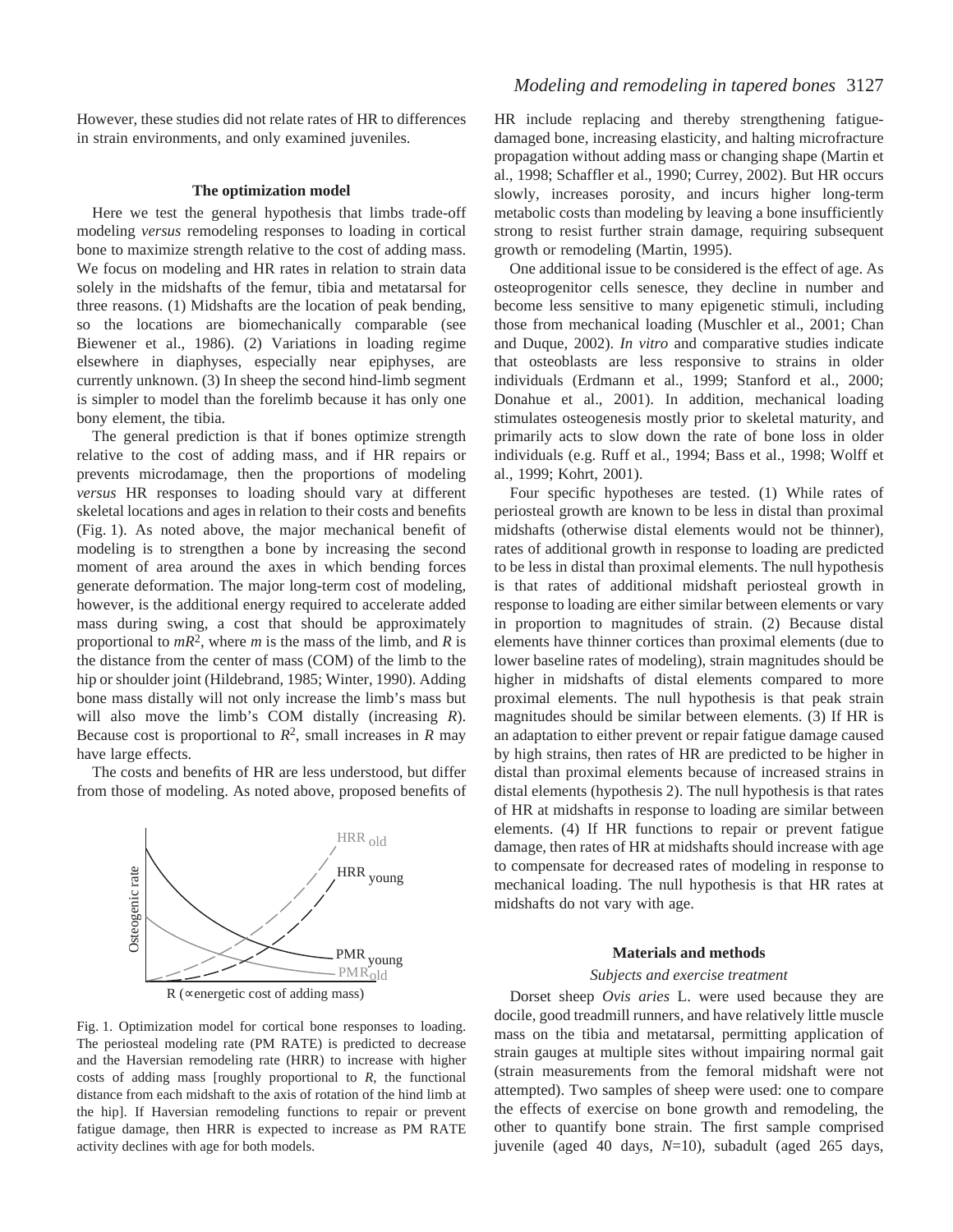*N*=10), and young adult (aged 415 days, *N*=16) sheep, divided into equal-sized sedentary control and exercise treatment groups for 90 days. Food, housing and other variables were held constant, except for exercise treatment (see Konieczynski et al., 1998). Exercised animals were run on a treadmill for 60 min·day<sup>-1</sup> at a constant relative speed (Froude number),  $\hat{u}$ of 0.5, defined  $\hat{u}$  as  $v^2(g h)^{-0.5}$ , where *v* is velocity, *g* is the gravitational constant and *h* is hip height. For most of the sheep, this speed was approximately  $1.4-1.8~\mathrm{m~s^{-1}}$ , a moderate trot just above the walk–trot gait transition, resulting in approximately 6000 additional loading cycles per day. During the treatment period, fluorochrome dyes (Calcein, 20 mg  $kg^{-1}$ ; Oxytetracyline, 50 mg kg<sup>-1</sup>; Xylenol Orange, 25 mg kg<sup>-1</sup>) were administered every 30 days *via* intraperitoneal injection to label added or remodeled bone. The first dye (Calcein) was administered after 1 week of training. Body mass was measured weekly. Animals were killed at the end of the experimental period. Interarticular lengths of the femur, tibia and metatarsal were measured *post mortem* using digital calipers. Femoral length was measured from the most proximal point on the femoral head to the intercondylar line; tibial length was measured from the center of the lateral condylar surface to the center of the distal articular surface; metatarsal length was measured from the center of the proximal articular surface to the most distal point of the distal articular surface.

An additional sample of five juvenile Dorset sheep approximately 40 days old were used for strain gauge analyses. These animals were the same age and body mass  $(20-30 \text{ kg})$ as the juvenile group described above prior to treatment period. The animals were trained to run on a treadmill at  $1.5~\mathrm{m~s^{-1}}$ , a trotting gait corresponding to a Froude number of 0.5 and thus comparable to the above-described sample. Strains in these animals therefore approximate the pattern and magnitude of strain in the juvenile sample of exercised *versus* non-exercised Dorset sheep at the start of the exercise treatment period.

### *Histological analyses*

For the exercised and control sheep, modeling and HR during the treatment period were quantified *post-mortem* on midshaft sections of the femur, tibia and metatarsal, stained and dehydrated in a solution of 1% basic Fuchsin in ethanol for 7 days, embedded in poly-methyl methacrylate, and cut into two sections. Each section was mounted to a glass slide, ground to a 100  $\mu$ m-thick section, coverslips placed on top and analyzed using an Olympus SZH-10 microscope (Olympus America, Melville, NY, USA) with epifluorescence. Sections were digitized using a SPOT 1.3 digital camera (Diagnostic Instruments, Sterling Heights, MI, USA).

Haversian systems formed during the fluorochrome-labeled treatment period were counted in each quadrant using Image Pro-Plus (Media Cybernetics, Silver Spring, MD, USA). We could not label the first two phases of Haversian remodeling (activation and resorption), but the dyes enabled us to determine if the onset of the third phase, formation, occurred during the treatment period. Thus Haversian systems were not counted if the outer (first) layer of Haversian bone was not labeled with fluorochome dye. Haversian systems activated before the treatment period could not be excluded, but these were assumed to be the same for both treatment groups (i.e. before the exercise treatment period). HR density was calculated as the total number of initiated Haversian systems/ cross-sectional area; HR rate was calculated as the total number of initiated Haversian systems/cross-sectional area/ treatment day. Periosteal area (PA) added was measured using NIH Image v1.62 (http://rsb.info.nih.gov/nih-image/) as the total area added during the treatment period from the initial Calcein line, which marked the first day of the experiment, to the outer cortex of the bone. PA added was standardized by body mass; Periosteal modeling (PM) rate was calculated as PA added/treatment day.

### *Strain and kinematic recordings*

Rosette strain gauges were surgically attached to three locations around the midshaft of the tibia in five juveniles and the metatarsal in three juveniles of the strain-gauge sheep sample (see above). Prior to surgery, subjects were sedated with ketamine  $(8.0 \text{ mg kg}^{-1}, \text{ i.m.})$ , xylazine  $(0.05 \text{ mg kg}^{-1}, \text{ m.})$ i.m.) and atropine  $(0.05 \text{ mg kg}^{-1}, \text{ i.m.})$ , intubated, and maintained on a surgical plane of anaesthesia with isofluorane. The left hind limb of each animal was shaved and sterilized, and the location of the midshaft marked. Under sterile surgical conditions, insulated FRA-1-11 rosette strain gauges (Sokki Kenkyujo, Tokyo, Japan) of  $120 \pm 0.5 \Omega$  resistance were affixed to the cranial, medial and caudal surfaces of the tibial midshaft through an incision on the medial surface, and to the cranial, medial and lateral surfaces of the metatarsal midshaft from incisions on the medial and lateral surfaces of the foot (in one sheep, no. 574, the cranial gauge was positioned on the craniomedial surface). Gauges were sealed using M-coat and D-coat (MicroMeasurements Inc., Raleigh, NC, USA). To provide anaesthesia and minimize inflammation, Bupivacaine (diluted 1:10 v/v) was injected subcutaneously around each incision site. Muscles and tendons were retracted on the posterior and anterior surface of both bones during gauge insertion, but care was taken to ensure that these structures were not cut or damaged. The surface of the bone at each gauge site was prepared by cutting a small window (ca.  $5 \text{ mm}^2$ ) in the periosteum, cauterizing any vessels, and degreasing with 100% chloroform. Bupivacaine (diluted 1:10 v/v) was perfused under the periosteum prior to cutting, to provide anaesthesia. Gauges were bonded using methyl-2-cyano-acrylate glue, with continuous pressure applied for 2 min as the glue was drying. Care was taken to align one of the elements of the gauge with the long axis of the bone. The orientations of each gauge's Aelement (previously marked on the gauge's sealing coat using metallic ink) relative to the long axis of the bone was recorded prior to closing the incision with suture. Gauge leads were then passed extracutaneously underneath flexible bandages to the hip, where they were attached to a bandage loosely wrapped around the animal's abdomen. To provide strain relief, the leads of each gauge were affixed tightly to a bandage wrapped around the leg near the incision site.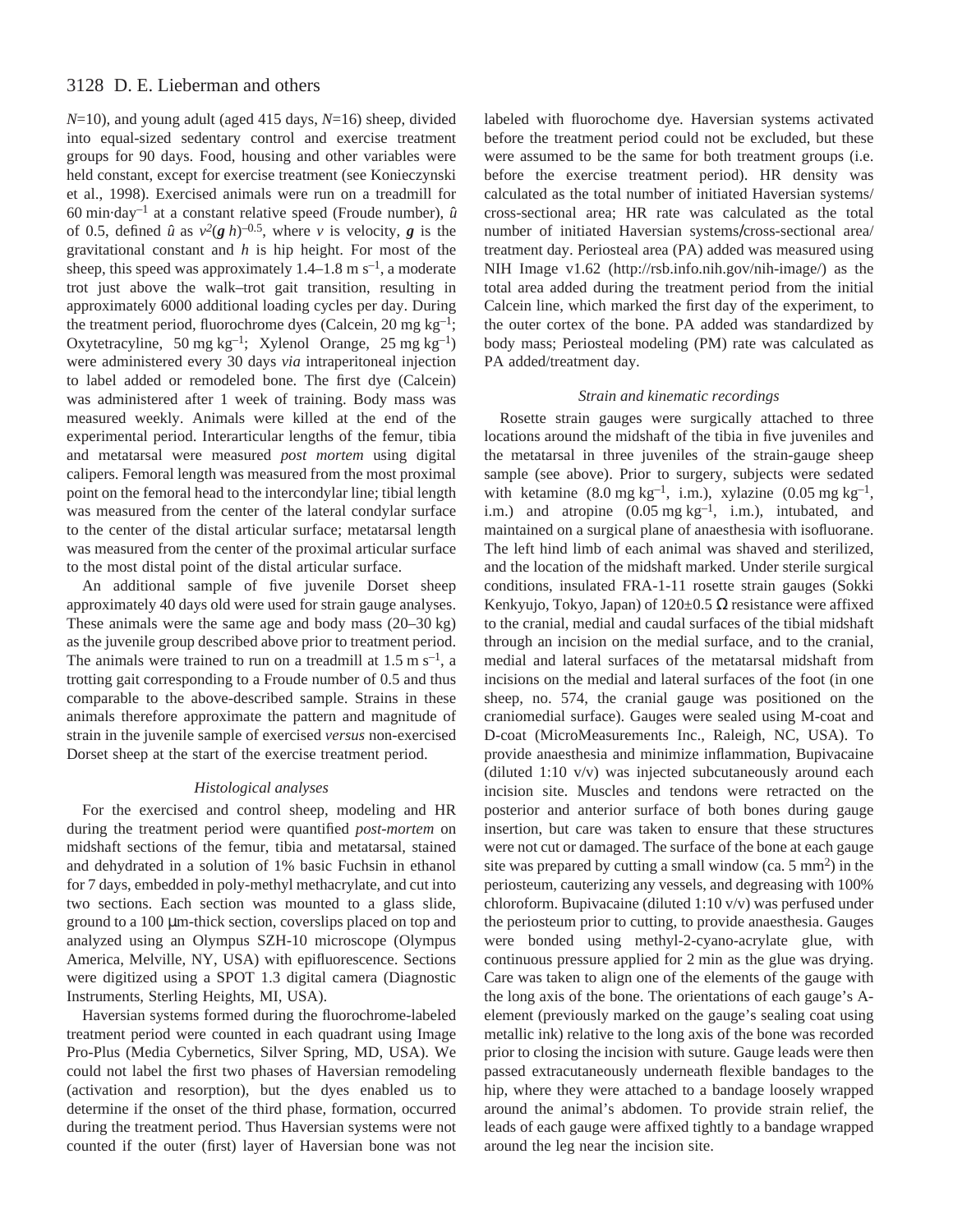Strain data were recorded 4 and 24 h after surgery, when animals were running with an apparently normal gait and showed no signs of lameness, distress or discomfort (e.g. with symmetrical limb kinematics on the operated and nonoperated hind limbs and no signs of leaning or favoring one limb over another). During each recording session, the gauges were connected with insulated wire to Vishay 2120A amplifiers (MicroMeasurements Inc., Raleigh, NC, USA) to form one arm of a Wheatstone bridge in quarter-bridge mode; bridge excitation was 1 V. Voltage outputs were recorded on a TEAC™ RD-145T DAT tape recorder (TEAC™ Corp, Tokyo, Japan). Gauges were periodically balanced to adjust for zero offsets during the experiment, and calibrated when the animal was stationary with the instrumented leg unsupported.

To correlate strains with limb kinematics, 3-D coordinates were obtained for all hind-limb joints using an infrared motion analysis system (Qualisys Inc., East Windsor, CT, USA). Three cameras tracked the position of reflective markers (12 mm diameter) placed on the shaved skin overlying the distal interphalangeal joint, distal metatarsal, lateral malleolus, lateral epicondyle of the femur, greater trochanter and anterior superior iliac spine. Kinematic sequences captured at 60 Hz were synchronized to the strain gauge output, using a trigger that started data capture by the Qualysis system at the same time that a 2 V pulse signal was sent to the tape recorder. Limb segments were identified by connecting adjacent markers. QTools software (Qualisys Inc., East Windsor, CT, USA) was used to identify temporal midstance and measure element orientation at midstance.

### *Strain gauge analyses*

Selected sequences of strain data were sampled from the tape recorder on a Macintosh G4 computer using an Ionet™ A-D board (GW Instruments, Somerville, MA, USA) at 250 Hz. A Superscope 3.0™ (GW Instruments, Somerville, MA, USA) virtual instrument (written by D.E.L.) was used to determine the zero offset, and calculate strains (in microstrain, µε) from raw voltage data using shunt calibration signals recorded during the experiment. For each gauge, principal tension ( $\varepsilon_1$ ), compression ( $\varepsilon_2$ ), and the orientation of principal tensile strain  $(\epsilon_1^{\circ})$  relative to the bone's long axis, were calculated following equations in Biewener (1992). Igor Pro v. 4.0 (Wavemetrics Inc., Lake Oswego, OR, USA) was used to calculate these strains at temporal midstance (when peak strain occurs) for at least 10 gait cycles for each animal. In some cases, not all elements of the gauge were working, but we were able to use the calibrated strain values from the element aligned with the long axis of the bone to approximate normal strain (see below).

To characterize midshaft strain environment in the tibia and metatarsal, digitized transverse cross-sections of each midshaft were analyzed with a macro (written by S. Martin, University of Melbourne, Australia) for NIH Image to calculate and graph the neutral axis (NA) and gradients of normal strain across the section, under two assumptions: that the bone shafts are beams

### *Modeling and remodeling in tapered bones* 3129

loaded axially and in bending, and that the strain distribution is linear (formulae in Rybicki et al., 1974; Biewener, 1992; Gross et al., 1992). These isoclines were used to estimate the magnitude of peak maximum (tensile) and minimum (compressive) normal strains at the cortex of the midshaft of the tibia and metatarsal. In several animals for which isoclines could not be calculated for the tibia (see Table 5), maximum strains were estimated from the cranial gauge, and minimum strains were approximated from the caudal gauge. Since the tibia is bent around a mediolateral axis at midstance (see below), these approximations were considered reasonable. Strain due to bending and axial compression was calculated following equations in Biewener (1992). Digitized crosssections in conjunction with coordinates of the experimentally determined NA were also used to calculate the polar moment of inertia, *J*, the sum of any two orthogonal second moments of area (*I*) around a neutral axis through the area centroid, and *Z*c, the section modulus of compression, using an additional macro for NIH Image 1.62 (written with the help of S. Martin). The macro works by calculating  $I_N$  as the sum of the areas of each pixel times its squared distance to the neutral axis. *Z*c was calculated as  $I_N/a_c$ , where  $a_c$  is the greatest perpendicular distance from the neutral axis to the outer perimeter subject to compression in the plane of bending. This program was also used to calculate *J* and cross-sectional areas for the juvenile, subadult and adult sample of exercised *versus* control sheep. Cross-sectional properties were standardized by body mass and element length.

### **Results**

### *Modeling and Haversian remodeling rates*

Tables 1 and 2 summarize data on total periosteal area (PA) added (standardized by body mass) and the number of added Haversian systems (HR density, standardized by crosssectional area) in the exercise and sedentary treatment groups

Table 1. *Effects of exercise and age on midshaft periosteal area added during treatment period*

|          |   |               | Periosteal area added ( $mm2 kg-1$ ) |                                |
|----------|---|---------------|--------------------------------------|--------------------------------|
|          | N | Femur         | Tibia                                | Metatarsal                     |
| Juvenile |   |               |                                      |                                |
| Controls | 5 | $1.19+0.12$   | $0.67+0.08F$                         | $0.61 \pm 0.09$ <sup>T,F</sup> |
| Runners  | 5 | $1.61 + 0.29$ | $1.11 + 0.21$ F                      | $0.74 + 0.17$ <sup>F</sup>     |
| Subadult |   |               |                                      |                                |
| Controls | 5 | $1.25 + 0.23$ | $1.02 + 0.02$                        | $0.84 + 0.26$ <sup>F</sup>     |
| Runners  | 5 | $1.44 + 0.19$ | $1.17 + 0.10$ <sup>F</sup>           | $0.91 + 0.06$ <sup>T,F</sup>   |
| Adult    |   |               |                                      |                                |
| Controls | 8 | $0.24 + 0.09$ | $0.12 + 0.05$ <sup>F</sup>           | $0.07 \pm 0.03$ <sup>F</sup>   |
| Runners  | 8 | $0.27+0.14$   | $0.16+0.10$                          | $0.16 + 0.14$ <sup>F</sup>     |
|          |   |               |                                      |                                |

Values are means  $\pm 1$  s.D.

Mann–Whitney *U* test: Fsignificantly different from femur (*P<*0.05); Tsignificantly different from tibia (*P<*0.05).

Values in **bold** are significantly different from controls (*P<*0.05).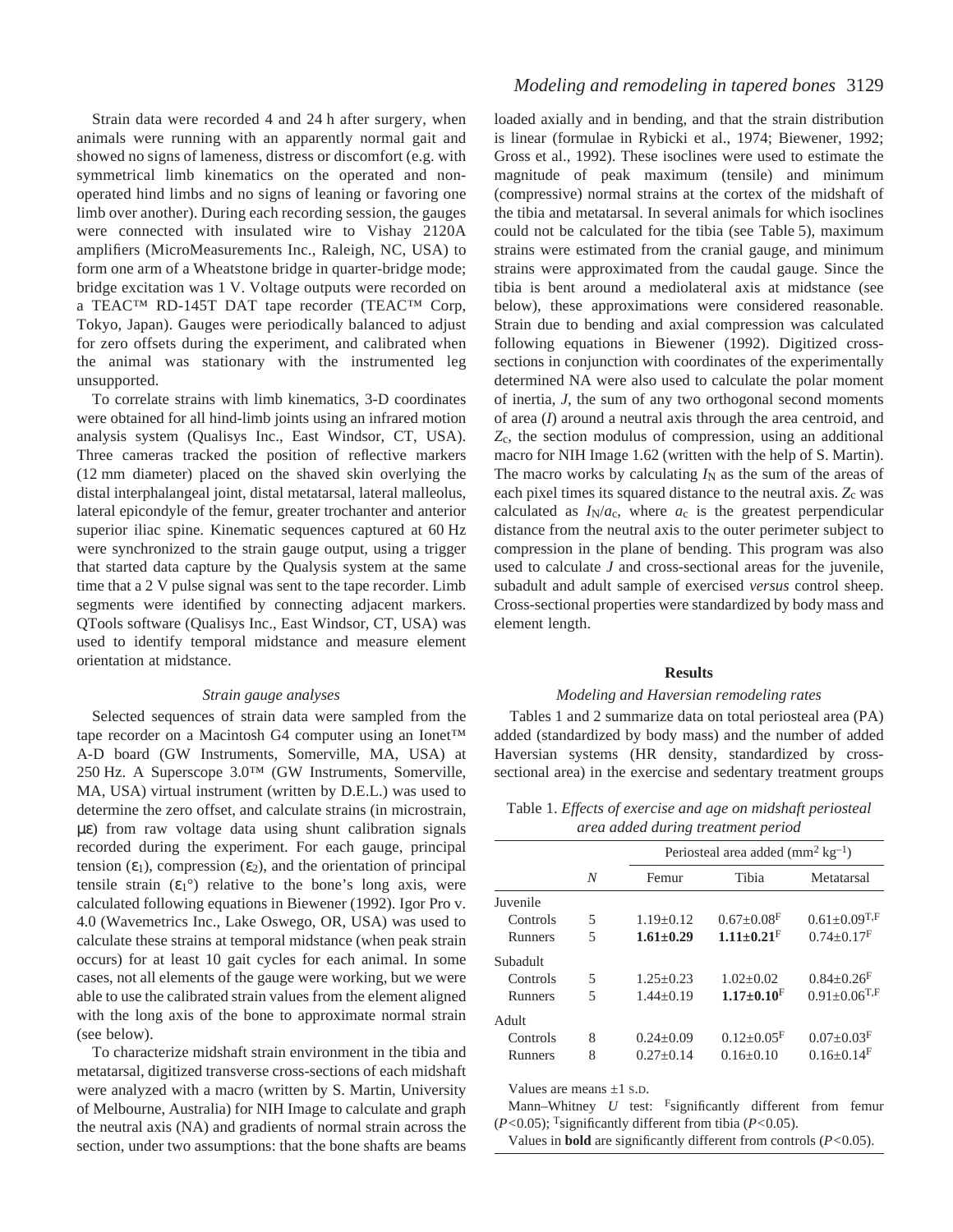|                               |                |                                                                            | Added Haversian density<br>(secondary osteons $mm^{-2}$ ) |                                                                              |
|-------------------------------|----------------|----------------------------------------------------------------------------|-----------------------------------------------------------|------------------------------------------------------------------------------|
|                               | N              | Femur                                                                      | Tibia                                                     | Metatarsal                                                                   |
| Juvenile                      |                |                                                                            |                                                           |                                                                              |
| Controls                      | 5              | $0.04 + 0.05$                                                              | $2.34+1.13F$                                              | $7.89 \pm 2.26$ <sup>T,F</sup>                                               |
| <b>Runners</b>                | 5              | $0.05 + 0.05$                                                              | $4.67 \pm 2.79$ <sup>F</sup>                              | $16.31 \pm 4.71$ <sup>T,F</sup>                                              |
| Subadult                      |                |                                                                            |                                                           |                                                                              |
| Controls                      | 5              | $0.04 + 0.04$                                                              | $0.95 + 0.76$ <sup>F</sup>                                | $6.33 \pm 4.05$ <sup>T,F</sup>                                               |
| <b>Runners</b>                | $\overline{5}$ | $0.05 + 0.06$                                                              | $3.15 \pm 1.52$ <sup>F</sup>                              | $11.08 \pm 7.45$ <sup>T,F</sup>                                              |
| Adult                         |                |                                                                            |                                                           |                                                                              |
| Controls                      | 8              | $0.42 + 0.38$                                                              | $8.76 + 6.82$ <sup>F</sup>                                | $21.42 \pm 9.66$ T <sub>·F</sub>                                             |
| <b>Runners</b>                | 8              | $0.40 + 0.26$                                                              | $9.03 + 5.35$ F                                           | $22.02 \pm 14.64$ <sup>T,F</sup>                                             |
| Values are means $\pm$ 1 s.p. |                |                                                                            |                                                           |                                                                              |
|                               |                | Mann–Whitney $U$ test: $F$ significantly different from                    |                                                           | femur                                                                        |
|                               |                | $(P<0.05)$ ; <sup>T</sup> significantly different from tibia ( $P<0.05$ ). |                                                           |                                                                              |
|                               |                |                                                                            |                                                           | Values in <b>bold</b> are significantly different from controls $(P<0.05)$ . |

Table 2. *Effects of exercise and age on number of Haversian systems added at midshaft during treatment period*

for all three ontogenetic stages. In Fig. 2 these results are shown as rates of the periosteal modeling (PM; added periosteal area  $kg^{-1}$  day<sup>-1</sup>) and HR rate (added Haversian systems  $mm^{-2}$  day<sup>-1</sup>), against *R*, the functional distance between each midshaft and the hip joint measured at midstance. As noted above, *R* does not measure the inertia of the limb during swing phase but should be roughly proportional to this parameter. These results indicate that exercise-induced loading affected both modeling and HR, but in different proportions in each element midshaft by age. PA added (Table 1) and PM rate (Fig. 2) at the midshaft decline from proximal to distal in juveniles and subadults, but not in young adults (in which PM rates in all midshafts are close to zero). Statistically significant (*P*<0.05) increases in PA added at the midshaft as a result of exercise are evident in the juvenile femora and tibiae but not in the metatarsals; a similar trend of decreasing exercise effect on PA added and PM rate from proximal to distal midshafts is evident in the subadult sample, but is not statistically significant in the femur or the metatarsal. Adults show no significant periosteal modeling response to exercise in any midshaft element.

Table 2 and Fig. 2 also indicate that HR densities and HR rates at the midshaft vary inversely with modeling rates. All age groups show a marked increase in HR density and HR rate in distal *versus* proximal midshafts, but with considerably higher HR rates in adults than juveniles (*P*<0.05). Exercise effects on HR are greatest in juveniles, and decline during ontogeny. No statistically significant effect of exercise on HR density was found in adults in any midshaft. In the femur and tibia of the control animals, Haversian systems were absent or rare in juveniles and subadults, and at low densities in adults. Haversian densities were higher in the metatarsals than the tibia or femur at all ages, particularly in the adult controls. Thus, at least in immature animals, exercise exaggerated an



Fig. 2. Midshaft periosteal modeling rate (left *y*-axis, circles), and Haversian remodeling rate (right *y*-axis, squares) *versus R*, the distance from the midshaft to the hip joint (*x*-axis) in juveniles (A), subadults (B) and young adults (C). Runners, filled symbols; controls, unfilled symbols. Values are means  $\pm 1$  S.E.M. The energetic cost of added mass is approximately proportional to the square of *R*. Modeling rates are higher in proximal than distal bones, and decrease with age, whereas remodeling rates are higher in distal than proximal bones, and increase with age. The effects of exercise are greatest in juveniles, and non-significant in all adults. See Tables 1 and 2 for tests of significance.

existing trend of higher HR rates in distal *versus* proximal midshafts. The spatial distribution of Haversian systems (by quadrant) differed between bones, but was not significantly different between runners and controls. In the juveniles, 100% of added Haversian systems in the femur were in the caudal quadrant; in the tibia, 98% were in the cranial and medial quadrants; and in the metatarsal, 52% were in the cranial quadrant, and 18% and 20% in the medial and lateral quadrants, respectively.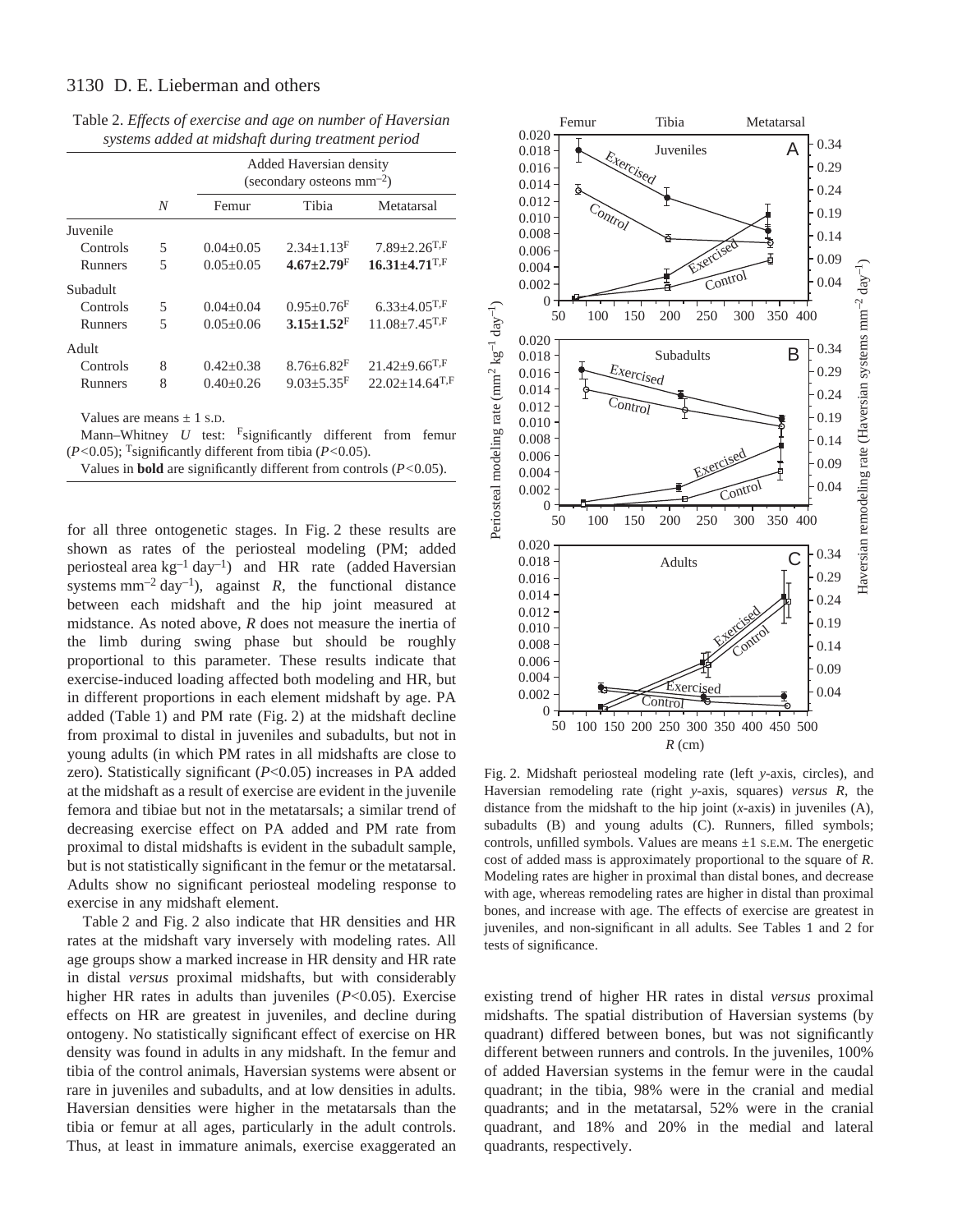|                 |                  |               | Cortical area $CA$ (mm <sup>2</sup> kg <sup>-1</sup> ) |                                |                 | Polar moment of inertia, $J$ (mm <sup>4</sup> kg <sup>-1</sup> $l^{-1}$ ) |                                |
|-----------------|------------------|---------------|--------------------------------------------------------|--------------------------------|-----------------|---------------------------------------------------------------------------|--------------------------------|
|                 | $\boldsymbol{N}$ | Femur         | Tibia                                                  | Metatarsal                     | Femur           | Tibia                                                                     | Metatarsal                     |
| Juvenile        |                  |               |                                                        |                                |                 |                                                                           |                                |
| Controls        | 5                | $3.45 + 0.42$ | $3.17+0.25$                                            | $2.51+0.26$ <sup>T,F</sup>     | $0.98 + 0.15$   | $0.53+0.08$ F                                                             | $0.49 + 0.05$ T.F              |
| <b>Runners</b>  | 5                | $3.57 + 0.21$ | $3.55 + 0.22$                                          | $2.66+0.26$ <sup>T,F</sup>     | $1.11+0.11$     | $0.67 \pm 0.09$ F                                                         | $0.60 \pm 0.11$ <sup>T,F</sup> |
| Subadult        |                  |               |                                                        |                                |                 |                                                                           |                                |
| <b>Controls</b> | 5                | $3.71 + 0.40$ | $3.33+0.26$                                            | $2.53+0.24$ <sup>T,F</sup>     | $1.27+0.15$     | $0.65+0.08$ F                                                             | $0.65 \pm 0.10$ <sup>T,F</sup> |
| <b>Runners</b>  | 5                | $3.63 + 0.27$ | $3.41 + 0.17$                                          | $2.53+0.12$ T.F                | $1.17+0.15$     | $0.64 + 0.05$ F                                                           | $0.64 \pm 0.05$ <sup>F</sup>   |
| Adult           |                  |               |                                                        |                                |                 |                                                                           |                                |
| Controls        | 8                | $3.23 + 0.41$ | $3.76 \pm 0.30$ F                                      | $1.96 \pm 0.17$ <sup>T,F</sup> | $1.28 \pm 0.20$ | $0.59 \pm 0.08$ <sup>F</sup>                                              | $0.50 \pm 0.07$ <sup>F</sup>   |
| <b>Runners</b>  | 8                | $3.48 + 0.33$ | $2.91 + 0.22$ F                                        | $2.34 \pm 0.25$ T.F            | $1.30 + 0.31$   | $0.59 + 0.08$ F                                                           | $0.57 \pm 0.10$ F              |

Table 3. *Comparison of standardized midshaft cross-sectional properties* 

Values are means  $+1$  S.D.

Mann–Whitney *U* test: Fsignificantly different from femur (*P<*0.05); Tsignificantly different from tibia (*P<*0.05).

Values in **bold** are significantly different from controls (*P<*0.05).

Table 3 summarizes some effects of periosteal modeling rates on bone cross-sectional properties during ontogeny in the control *versus* exercised sheep sample (endosteal resorption rates could not be measured in this study). Cortical area *CA*, standardized by body mass, which indicates bone strength in compression, is greater in proximal than distal midshafts. Mass- and length-standardized measurements of the polar moment of inertia, *J*, an indicator of overall resistance to bending and torsion in fairly symmetrical cross-sections such as these (Wainright et al., 1976), is approximately 15% smaller in the metatarsal *versus* tibia, and approximately 50% smaller in the tibia *versus* femur.

### *Midshaft strains*

Tables 4 and 5 summarize normal strains and the orientation of principal strains from gauge sites at midstance, along with calculated maximum and minimum normal strains on the cortex and total bending strain for 10 typical strides at  $1.5~\mathrm{m~s^{-1}}$  from the metatarsal and tibia (no strain data were obtained for the femur). Not all elements were working in several gauges, as noted in Tables 4 and 5, in which case longitudinal strains (strains from the element aligned with the bone's long axis) were substituted for normal strains (no calculations of the orientation of tension are possible for these gauges). Note that in the metatarsal of one animal (no. 539), the medial gauge was located on the tensile side of the NA, whereas in the other two individuals (nos. 574 and 616), the medial gauge was located more cranially, on the compressive side of the NA. In addition, all the tibial gauges worked simultaneously in only one animal (no. 600). However, of the five animals with tibial strain data, at least three gauges worked from each site, and the results are similar between individuals (see Table 5). In particular, all gauges on the caudal and medial cortices experienced compressive normal strains, with much higher values on the caudal cortex; all gauges on the cranial cortex experienced tensile normal strains; and measurements of maximum principal strain angle at each site do not vary

greatly. The relative magnitudes of normal strain between all gauge sites are approximately similar, indicating a strain regime of bending in the sagittal plane combined with axial compression (which shifts the neutral axis towards the cortex subject to tension). Fig. 3 illustrates typical cross-sectional strain isoclines for both midshafts using mean normal strains calculated for each gauge site and representative cross sections (nos. 600 for the tibia, 539 for the metatarsal).

As shown in Fig. 3, at midstance, both the metatarsal and the tibia are primarily bent around a neutral axis that is oriented within 10° of a mediolateral axis, but is shifted towards the caudal aspect of the metatarsal and the cranial aspect of the tibia. Both the tibia and metatarsal have higher compressive than tensile strains, as one would expect for a loading regime that combines bending with axial compression (Wainright et al., 1976). The maximum and minimum normal strains in the metatarsals are 50–70% higher than maximum and minimum strains in the tibia. The metatarsal not only experiences substantially higher strains, but also appears to experience relatively more compression (more tibial data are needed to confirm this). Relative to the (assumed vertical) ground reaction force in the sagittal plane at midstance, mean orientation of the tibia is  $29\pm4.5^{\circ}$  (proximal end angled cranially), and mean orientation of the metatarsal is  $14\pm2.7^\circ$ (proximal end angled caudally). Principal strain orientations  $(\epsilon_1^{\circ})$  correspond with a loading regime characterized primarily by bending. Principal tension on the cortices in compression (cranial in the metatarsal, caudal in the tibia) is within 15° of the expected 90° (Tables 3 and 4). Principal tension on the cranial (tensile) cortex of the tibia is within a maximum of 26° of the expected  $0^{\circ}$  (Table 5). In addition, the orientation of tension on the medial cortex of the tibia is within 10° of the expected 45° angle at which it should cross the neutral axis under bending (Table 5); however, the angles of  $\varepsilon_1^{\circ}$  on the medial and lateral cortices of the metatarsal are more variable (Table 4), possibly reflecting variations in gauge positions relative to the neutral axis in this bone.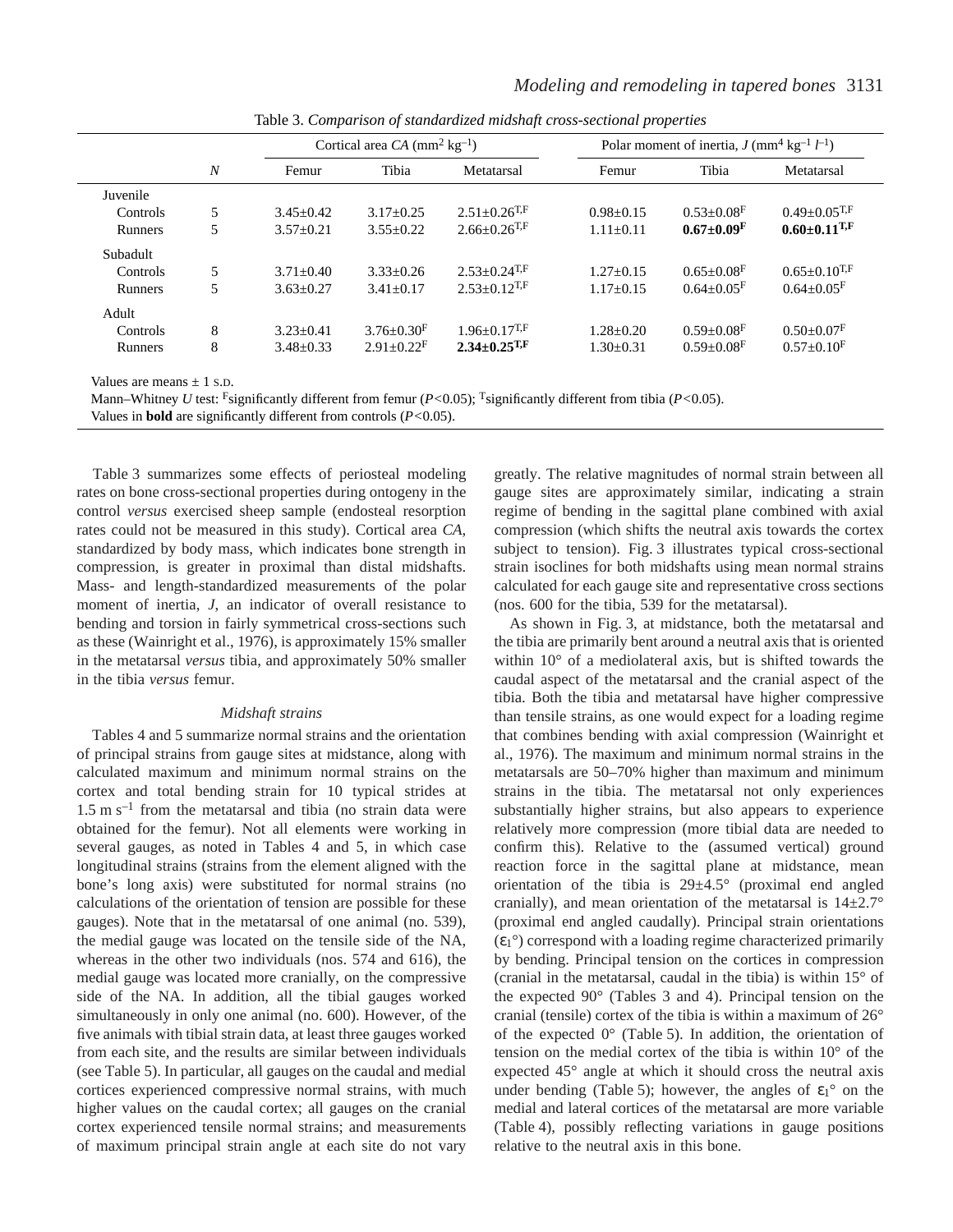|        |                                                                                                                                      |                      |                                                                                             | Table 4. Metatarsal midstance strain data at 1.5 m $s^{-1}$ for 10 strides |                                      |    |                               |                                           |                     |                                                                                  |         |
|--------|--------------------------------------------------------------------------------------------------------------------------------------|----------------------|---------------------------------------------------------------------------------------------|----------------------------------------------------------------------------|--------------------------------------|----|-------------------------------|-------------------------------------------|---------------------|----------------------------------------------------------------------------------|---------|
|        |                                                                                                                                      |                      | Cortex                                                                                      |                                                                            |                                      |    |                               |                                           |                     |                                                                                  |         |
|        | Cranial                                                                                                                              |                      | Medial                                                                                      |                                                                            | Lateral                              |    | Normal strain $\varepsilon_1$ |                                           | Axial               | Bending                                                                          | ℅       |
| Animal | దె                                                                                                                                   | $\epsilon_1^{\circ}$ | $\overline{\omega}$                                                                         | ຍີ                                                                         | ā                                    | ຍີ |                               | Maximum <sup>1</sup> Minimum <sup>2</sup> | strain <sup>3</sup> | strain <sup>4</sup>                                                              | bending |
| 574    | $-672.9 \ (\pm 37.6)^{\dagger}$ $-84.4 \ (\pm 1.2)$                                                                                  |                      | $-23.5 (\pm 40.5)$                                                                          | 55 (±1.9)                                                                  | $42.8 (\pm 29.0)$ $-30.9 (\pm 0.6)$  |    | 700                           | $-1300$                                   | $-300$              | ±1000                                                                            |         |
| 539    | $-1291.5 \ (\pm 36.1)^*$                                                                                                             |                      | $77.9 (\pm 32.5)$                                                                           | $-35.8 \ (\pm 3.3)$                                                        | $(49.8 \pm 19.4)$ -19.2 $(\pm 2.5)$  |    | 700                           | $-1350$                                   | $-325$              | $\pm 1025$                                                                       | 76      |
| 616    | $-1124.6 \pm 0.14$ ) $-89.2 \pm 0.2$ )                                                                                               |                      | $-79.4 (\pm 34.7)$                                                                          | 73.1 (±6.1)                                                                | $171.6 (\pm 38.2)$ -23.9 $(\pm 1.0)$ |    | 625                           | $-1225$                                   | $-300$              | ±925                                                                             | 75      |
| Mean   | $-1029.6 \ (\pm 320.1)$ $-87.6 \ (\pm 4.5)$                                                                                          |                      | $-8.41 \ (\pm 79.7)^1$ 30.81 $(\pm 58.4)^{\ddagger}$ 121.4 $(\pm 69.0)$ $-24.7 \ (\pm 5.9)$ |                                                                            |                                      |    |                               |                                           |                     | 675 ( $\pm$ 43) -1292 ( $\pm$ 63) -308.3 ( $\pm$ 14.4) $\pm$ 983.3 ( $\pm$ 52.0) | 76      |
|        | Values in parentheses for individual subjects are standard deviations for 10 separate stance phases.                                 |                      |                                                                                             |                                                                            |                                      |    |                               |                                           |                     |                                                                                  |         |
|        | Grand mean standard deviation is calculated from individual subject means.                                                           |                      |                                                                                             |                                                                            |                                      |    |                               |                                           |                     |                                                                                  |         |
|        | *Longitudinal strain (from single element aligned with long axis).                                                                   |                      |                                                                                             |                                                                            |                                      |    |                               |                                           |                     |                                                                                  |         |
|        | <sup>†</sup> Gauge was located on craniomedial rather than cranial cortex.                                                           |                      |                                                                                             |                                                                            |                                      |    |                               |                                           |                     |                                                                                  |         |
|        | FHigh standard deviations are the result of different gauge position relative to the neutral axis in animal 539 than in 574 and 616. |                      |                                                                                             |                                                                            |                                      |    |                               |                                           |                     |                                                                                  |         |
|        | Maximum normal strain isocline on plantar cortex.                                                                                    |                      |                                                                                             |                                                                            |                                      |    |                               |                                           |                     |                                                                                  |         |
|        | <sup>2</sup> Minimum normal strain isocline on cranial cortex.                                                                       |                      |                                                                                             |                                                                            |                                      |    |                               |                                           |                     |                                                                                  |         |

 ${}^{3}$ Calculated as (maximum+minimum normal strain)/2.

<sup>3</sup>Calculated as (maximum+minimum normal strain)/2.

<sup>4</sup>Calculated as absolute value of (minimum –maximum normal strain)/2.

4Calculated as absolute value of (minimum -maximum normal strain)/2.

ε1, normal strain.

 $\varepsilon_1$ , normal strain.

ε1°, orientation of tensile strain (degrees).

 $\varepsilon_1$ <sup>°</sup>, orientation of tensile strain (degrees)

Table 6 summarizes the section moduli of compression  $(Z_C)$ calculated around the experimentally determined neutral axis, the polar moment of inertia (*J*), and cortical area (*CA*) along with data on body mass and element length for the juveniles for which cross-sectional strains normal to the midshaft (Tables 4 and 5) could be calculated (note that these sheep are 90 days younger and roughly half the body mass of the posttreatment juveniles summarized in Table 1). Although complete data are available for only one tibia (no. 600), the consistency of strain results among gauges from Table 5



Fig. 3. Isoclines of strains  $(\varepsilon)$  in microstrain ( $\mu \varepsilon$ ) in the midshaft cross section of the tibia (A) and metatarsal (B) of two juvenile sheep at  $1.5 \text{ m s}^{-1}$ . NA is the neutral axis; positive  $\varepsilon$  values are tensile, negative ε values are compressive. × indicates the location of rosette strain gauges and arrows show the orientation of the principal strain  $(\epsilon_1^{\circ})$  relative to the bone's long axis. Orientations of strains (solid lines) relative to the long axis of the bone (dotted lines) are indicated by the small figures adjacent to each gauge site. Both bones are bent in the sagittal plane, with neutral axes shifted significantly from the cross-sectional centroid towards the cortex subject to tension.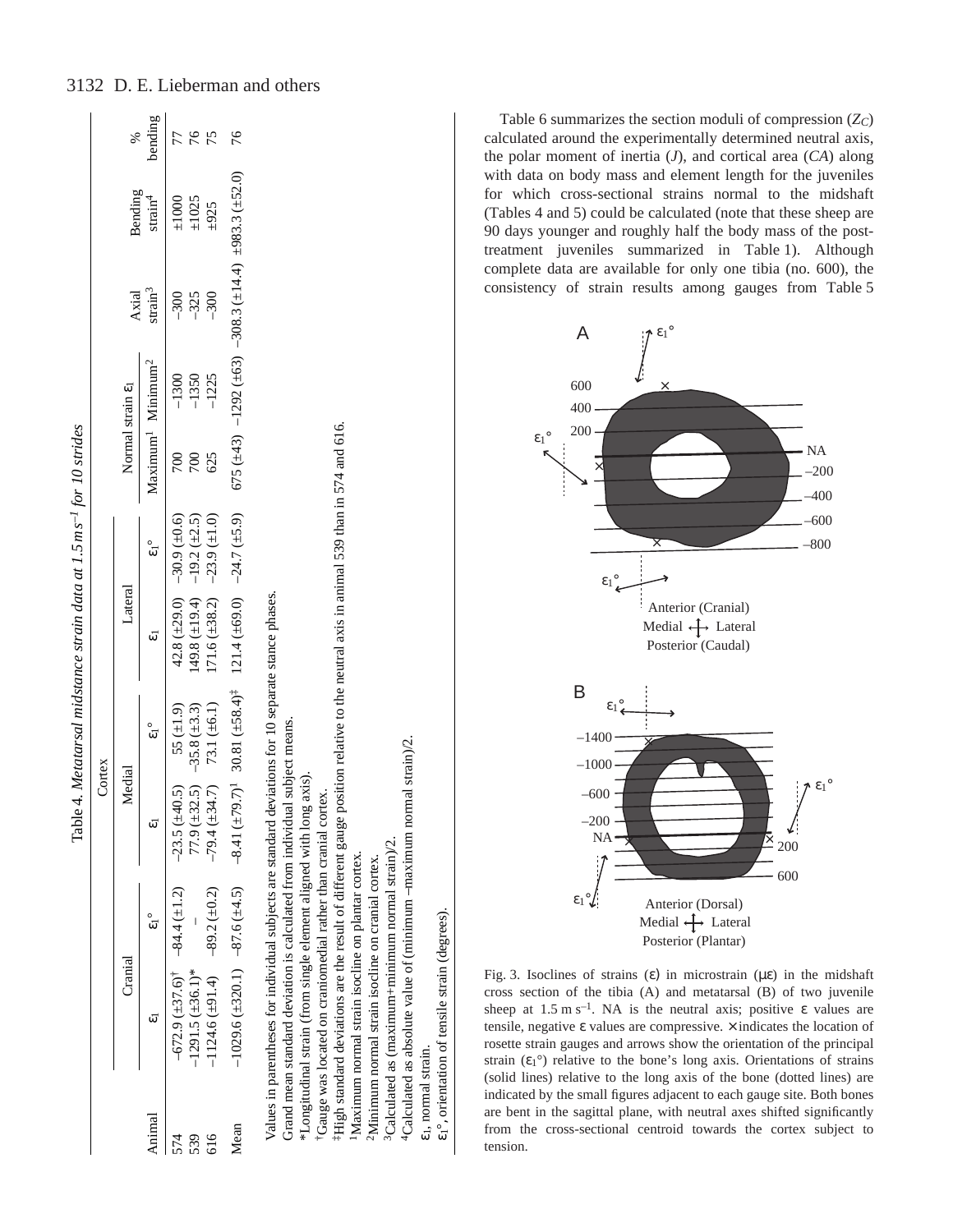suggests that this is a reasonable, representative tibia (a hypothesis that needs further testing). The cross-sectional properties accord with the differences in strain documented above for the tibia and metatarsal in several respects. First, *CA* standardized by body mass is roughly 1.5 times greater in the tibia, causing greater resistance to axial compression; axial compression is also expected to be less in the tibia because it is loaded less vertically at midstance (see above). In addition, although section moduli of compression (*Z*c, standardized by element length and body mass) are comparable between the tibia and metatarsal, the tibia has a 20% greater overall strength than the metatarsal as indicated by  $J$  (standardized by element length and body mass). These differences are similar in pattern (although slightly different in value) to comparisons of length and mass standardized *J* for the exercised *versus* control samples summarized above in Table 3.

### **Discussion**

The above results are consistent with the general hypothesis that the responses of cortical bone to loading vary in such a way as to optimize strength relative to cost in juveniles, but not in adults. Four specific hypotheses were tested. First, rates of growth in response to loading were hypothesized to be less in distal than proximal element midshafts, in proportion to *R*. This hypothesis is supported, but only in juveniles in which periosteal modeling (PM) rates in the controls are significantly less in distal midshafts than proximal midshafts. In addition, the effect of exercise on PM rate was higher in proximal midshafts (the femur and tibia) than distal midshafts (the metatarsal). With increasing age, rates of periosteal growth decrease in the controls, as do any exercise effects on PM rate. These results are in general agreement with several previous studies of the effects of mechanical loading on cortical bone growth (summarized above), but without the potentially confounding effects of trauma or otherwise abnormal responses to non-habitual levels of types of loading (Bertram and Swartz, 1991). One exception is Woo et al. (1981), who found that exercise inhibited endosteal resorption but had no effect on periosteal growth rates in the femora of growing miniature swine exercised for  $6 \text{ km day}^{-1}$  for about 1 year. Lieberman (1996) and Lieberman and Crompton (1998), however, found that exercise did significantly increase cortical bone growth in limb midshafts of minature swine exercised twice daily for 30 min each for 90 days compared to controls. Further study is necessary to understand these differences.

The juvenile results also support the hypothesis that HR rate in response to loading is higher in distal than proximal element midshafts. HR rate in the controls is higher in proximal than distal midshafts at all ages, with essentially no activation of HR in femoral midshafts, and several

|        |                                                                                                                                                                                                                                                                                                                                                                                                                                                                                                                                                                                                                                                                                                                                                                    |                         | Cortex                                                      |                                    |                                       |                      |                               |                                    |                     |                     |         |
|--------|--------------------------------------------------------------------------------------------------------------------------------------------------------------------------------------------------------------------------------------------------------------------------------------------------------------------------------------------------------------------------------------------------------------------------------------------------------------------------------------------------------------------------------------------------------------------------------------------------------------------------------------------------------------------------------------------------------------------------------------------------------------------|-------------------------|-------------------------------------------------------------|------------------------------------|---------------------------------------|----------------------|-------------------------------|------------------------------------|---------------------|---------------------|---------|
|        | Cranial                                                                                                                                                                                                                                                                                                                                                                                                                                                                                                                                                                                                                                                                                                                                                            |                         | Medial                                                      |                                    | Lateral                               |                      | Normal strain $\varepsilon_1$ |                                    | Axial               | Bending             | ℅       |
| Animal | $\tilde{\omega}$                                                                                                                                                                                                                                                                                                                                                                                                                                                                                                                                                                                                                                                                                                                                                   | $\varepsilon_1^{\circ}$ | డా                                                          | ຍິ                                 | $\tilde{\omega}$                      | $\epsilon_1^{\circ}$ |                               | Maximum Minimum                    | strain <sup>5</sup> | strain <sup>6</sup> | Bending |
| 616    | $-428.5 \ (\pm 51.3)^*$                                                                                                                                                                                                                                                                                                                                                                                                                                                                                                                                                                                                                                                                                                                                            | 1                       |                                                             |                                    | 553.2 (±60.0)                         | $26.8 (\pm 0.9)$     | 5531                          | $-429^{3}$                         | $-62$               | $164 +$             | 89      |
| 574    |                                                                                                                                                                                                                                                                                                                                                                                                                                                                                                                                                                                                                                                                                                                                                                    | I                       | $-215.2 \ (\pm 46.4)$                                       | 53.2 $(\pm 1.6)$                   | 556.6 $(\pm 100.8)$ -14.8 $(\pm 2.1)$ |                      | 5571                          |                                    |                     |                     |         |
|        |                                                                                                                                                                                                                                                                                                                                                                                                                                                                                                                                                                                                                                                                                                                                                                    | I                       | $-449.4 (\pm 71.8)$                                         | 49.9 (±1.3)                        | $\overline{\phantom{a}}$              |                      |                               |                                    |                     |                     |         |
| 562    | $-748.3 \ (\pm 77.9)^*$                                                                                                                                                                                                                                                                                                                                                                                                                                                                                                                                                                                                                                                                                                                                            |                         | $-312.4 \ (\pm 52.4)$                                       | 54.4 ( $\pm$ 0.8)                  |                                       |                      |                               | $-748^{3}$                         |                     |                     |         |
| 600    | $-759.6 (\pm 42.7)$                                                                                                                                                                                                                                                                                                                                                                                                                                                                                                                                                                                                                                                                                                                                                | $-76.4 (\pm 0.9)$       | $-191.7 (\pm 42.1)$                                         | 50.7 $(\pm 1.4)$                   | 441.4 $(\pm 35.0)$                    | $-12 (+2.0)$         | 4452                          | $-760^{4}$                         | $-157.5$            | ±602.5              | 79      |
| Mean   | $-645.5 (\pm 188)$                                                                                                                                                                                                                                                                                                                                                                                                                                                                                                                                                                                                                                                                                                                                                 | $-76.4$ (NA)            | $-292.2 \left(\pm 117.1\right)$ 52.1 $\left(\pm 2.1\right)$ |                                    | 517.1 $(\pm 65.6)$ -17.9 $(\pm 7.9)$  |                      |                               | 518 ( $\pm$ 64) - 646 ( $\pm$ 188) | $\frac{1}{2}$       | ±582                | R       |
|        | Values in parentheses for individual subjects are standard deviations for 10 separate stance phases.<br>$\frac{6}{2}$ Calculated as absolute value of (minimum –maximum normal strain)/2.<br>Longitudinal strain (from single element aligned with long axis).<br>Grand mean standard deviation is calculated from individual<br>Maximum normal strain estimated from cranial gauge.<br><sup>3</sup> Minimum normal strain estimated from caudal gauge.<br>$5$ Calculated as (maximum+minimum normal strain)/2.<br><sup>2</sup> Maximum normal strain isocline on cranial cortex.<br><sup>4</sup> Maximum normal strain isocline on caudal cortex.<br>$\varepsilon_1^{\circ}$ , orientation of tensile strain (degrees).<br>£1, normal (principal) tensile strain. |                         |                                                             | subject means; NA, not applicable. |                                       |                      |                               |                                    |                     |                     |         |

Table 5. *Tibia midstance strain data at 1.5 m s<sup>-1</sup> for 10 strides* 

Table 5. Tibia midstance strain data at 1.5 m  $s^{-1}$  for 10 strides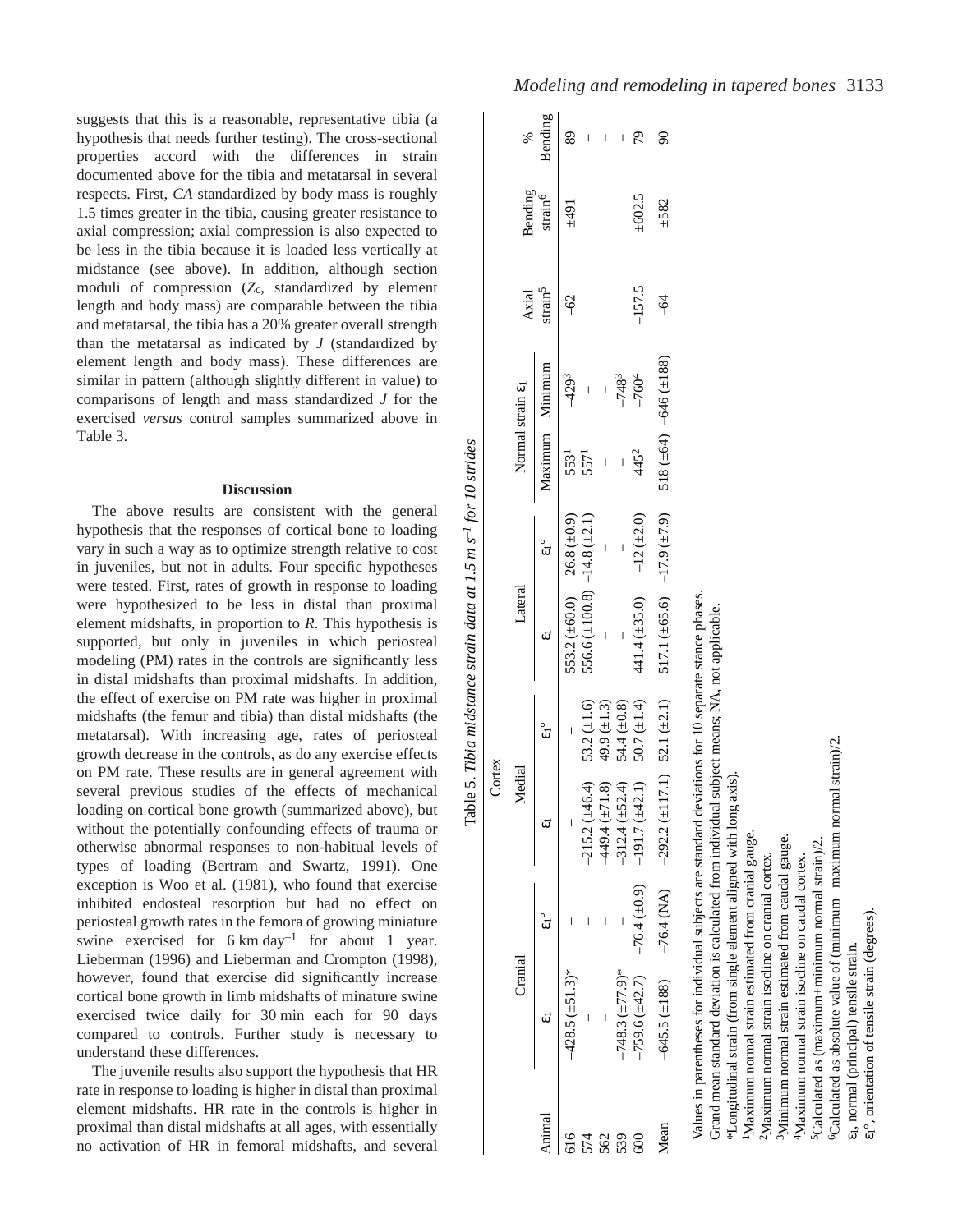|            |            | Body mass |                                  |                                          |                |  |
|------------|------------|-----------|----------------------------------|------------------------------------------|----------------|--|
| Individual | Bone       | (kg)      | $J$ (kg <sup>-1</sup> $l^{-1}$ ) | $Z_{\rm C}$ (kg <sup>-1</sup> $l^{-1}$ ) | $CA (kg^{-1})$ |  |
| 539        | Metatarsal | 18.5      | 0.69                             | 0.60                                     | 3.39           |  |
| 574        | Metatarsal | 18.6      | 0.73                             | 0.71                                     | 3.89           |  |
| 616        | Metatarsal | 18.2      | 0.72                             | 0.75                                     | 3.68           |  |
| 600        | Tibia      | 18.9      | 0.85                             | 0.61                                     | 5.38           |  |

Table 6. *Cross-sectional properties of tibia and metatarsals in strain-gauged sheep* 

*J*, polar moment of inertia calculated around area centroid (standardized by body mass and element length).

*Z*<sub>C</sub>, section modulus relative to cortex under compression (standardized by body mass and element length), calculated as  $I_N/a_c$ , where  $I_N$  is the second moment of area around the neutral axis NA and *a*c is the perpendicular distance from NA to the location of peak compression on the periosteal cortex.

*CA*, cortical area (standardized by body mass).

times higher HR rates in the tibia and metatarsal midshafts. In the juveniles, HR rate in response to exercise increases significantly in the tibia and metatarsal, but not in the femur. The effect of exercise is less in the subadult sample and nonexistent in the adult sample. Viewed together, the data for HR and PM rates from the juvenile sample indicate the existence of a trade-off in which modeling rates decrease from proximal to distal midshafts, while HR rates increase from proximal to distal midshafts. Mechanical loading exaggerates this tradeoff, stimulating proportionate increases of periosteal growth in the proximal midshafts and of HR in the distal midshafts.

A related hypothesis is that strain magnitudes should be higher in distal than proximal midshafts, since they have smaller cross-sections, and because HR may repair bone but does not augment cross-sectional strength. This is supported by the data from the strain-gauged juveniles. No femoral strains were measured, but the sum of bending and compressive strain in the metatarsal is approximately twice that in the tibia at midstance. While the metatarsal is loaded more axially than the tibia (at midstance it is inclined approximately 15° closer to vertical), the higher metatarsal strains are most likely to be attributable to smaller cross-sectional areas and second moments of areas (further research is necessary to test for effects of muscle loads exerted on these midshafts, such as the metatarsal–phalangeal joint extensors). The trade-off between periosteal modeling and HR, in combination with higher metatarsal strains, therefore suggests that distal midshafts are adapted to be lighter at the expense of strength. This hypothesis, however, needs to be further tested with femoral strain data, which we predict to be even lower than in the tibia because of the femur's much greater cross-sectional strength (Table 3). Strain data from animals at later ontogenetic stages are also needed.

The results also support the fourth hypothesis, that HR rate increases with age to compensate for decreased rates of modeling in response to loading. In the sheep studied here, periosteal modeling rates decline with age, whereas HR rates increase with age. However, while exercise effects on modeling decline with age, it is interesting that exercise effects on HR also decline with age. There are several potential explanations for this finding. One possibility is that HR fails to be stimulated at an increased rate by loading in older animals, but acts as a preventative mechanism to halt microcrack propagation. Alternatively, the loads in this experiment may have been too low to stimulate HR, a possibility suggested by the results of Lees et al. (2002), in which ulnar osteotomies in adult sheep induced higher microcrack rates and higher HR rates in the proximal radius. Lees et al. (2002), however, did not measure *in vivo* strains.

Finally, the results also test the mechanostat hypothesis (Frost, 1987, 1990), which predicts that HR is inhibited when modeling is stimulated (and *vice versa*), and that rates of HR should be lower in midshafts subject to higher strain magnitudes, and higher in midshafts subject to lower strains. The above results do indicate a trade-off between modeling and HR in response to loading, but in the opposite direction predicted by the mechanostat (higher modeling rates in the metatarsal, subjected to higher strains, and higher rates of HR in the tibia, subjected to lower strains).

We conclude that in comparisons of midshafts, cortical bone in the juvenile limb optimizes strength relative to the cost of adding mass by trading-off growth *versus* remodeling. Distal midshafts grow less than more proximal midshafts, saving energy costs associated with accelerating the limbs during the swing phase (Hildebrand, 1985; Myers and Steudel, 1985). The amount of energy saved by distal tapering is difficult to estimate accurately, but should be proportional to the reduction in skeletal mass in distal *versus* proximal elements. The periosteal growth rate in response to loading is lower for the metatarsal than the tibia, causing the metatarsal to have a thinner cortex and lower section moduli to resist bending. To estimate how much metatarsal mass was saved through reduced growth, we calculated the increase in area and compressive section modulus that is necessary to reduce the compressive strains due to axial compression and bending in the metatarsal to the same magnitudes as in the tibia (approx. 40% lower). This effect of tapering was calculated using basic engineering proportionalities for compression and bending:  $\varepsilon_c \propto F/A$  and  $M_b/\varepsilon_c \propto I_N/a_c$  (Hibbeler, 1999), where  $\varepsilon_c$  is compressive strain, *F* is the axial force, *A* is the cross-sectional area,  $M_b$  is the bending moment,  $I_N$  is the second moment of area relative to the neutral axis, and *a*c is the perpendicular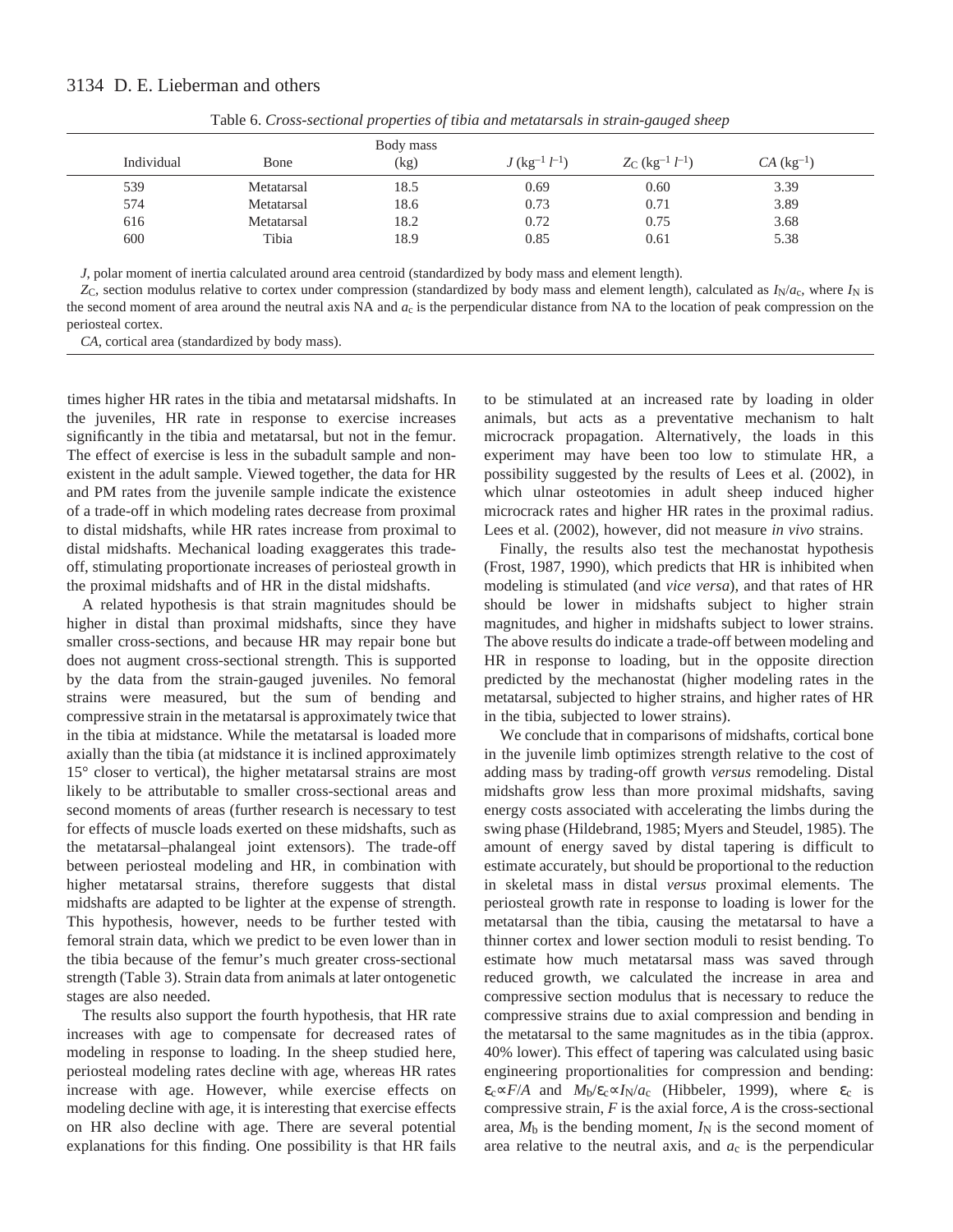distance from the neutral axis to the location of peak compression on the periosteal cortex. For a given axial force, a reduction in compressive strain by 40% requires an increase in cross-sectional area by 40%; for a given bending moment, a reduction in compressive strain due to this bending moment requires an increase of  $I_N/a_c$  (which is equal to  $Z_c$ ) by 40%. Assuming the metatarsal is a hollow cylinder and its area and section modulus increase by periosteal apposition (with no endosteal expansion), the requisite increase in area and section modulus as well as the associated increase in volume/mass can be calculated from standard geometric formulae:

$$
A = \pi \left[ \left( \frac{D}{2} \right)^2 - \left( \frac{d}{2} \right)^2 \right],
$$
  

$$
\frac{I_N}{a_c} = \frac{(\partial/64) (D^4 - d^4)}{a_c}
$$
  
and  

$$
V = \pi \left( \frac{D}{2} \right)^2 l - \pi \left( \frac{d}{2} \right)^2 l,
$$

where  $A = \text{area}, D = \text{outer diameter}, d = \text{inner diameter of}$ hollow cylinder,  $I_N$  = second moment of area,  $a_c$  = perpendicular distance from neutral axis to outer perimeter of cortex in compression,  $V =$  volume ( $\infty$ mass) and  $l =$  length of cylinder.

In order to augment the area of the juvenile sheep metatarsal sufficiently to decrease compressive strains from axial compression to the same magnitude as in the tibia, the diameter of the metatarsal would have to increase by 12%, which leads to an increase in volume/mass by 38%. In order to reduce compressive strains due to bending to tibia strain levels, the diameter of the metatarsal would have to increase by 10%, increasing the volume/mass of the metatarsal shaft by 33%. An alternative way to estimate the mass saved by distal tapering is to compare growth rates in response to loading. If one models the metatarsal as a cylinder, then its mass would have increased by approximately 12% if it grew at the same rate as the tibia in response to loading during the experiment (90 days). Over the same time period, its mass would have increased 30% if it grew at the same rate as the femur in response to loading.

The results of this study are therefore consistent with the hypothesis that limb bones initially trade-off the rate of growth *versus* HR responses to loading, thereby adapting bones to dissimilar strain environments. In particular, lighter, thinner distal limb bones apparently adapt to higher strains, and may do so in part with higher rates of HR. However, the results of this study have several limitations with regard to the hypothesis of optimization. Most importantly, while the trade-off between growth and HR accords with the predictions of optimization of strength relative to the cost of swinging mass, the differences evident between hind-limb midshafts may simply reflect variable osteogenic responses to different stimuli. We think this explanation can only be partially true. While higher rates of HR in the metatarsal *versus* tibial or femoral midshafts are

## *Modeling and remodeling in tapered bones* 3135

probably a function of higher strains, HR alone is unlikely to increase midshaft strength in response to strains. The finding that higher strains in the metatarsal elicit lower rather than higher rates of modeling than in the tibia supports previous findings that distal bones are adapted to a higher point on the stress–strain curve and have lower safety factors (Vaughan and Mason, 1975; Alexander, 1981). Thus, if modeling alone maintains equilibrium at particular sites (Rubin and Lanyon, 1984a; Biewener et al., 1986; Carter and Beaupré, 2001), then it is possible that equilibrium thresholds vary between elements in order to optimize strength relative to the cost of adding mass. This hypothesis, however, needs to be tested further with data on strain magnitudes at multiple skeletal elements throughout ontogeny.

A second issue is that the optimization hypothesis tested here should not only apply to variations between bones but also within bones. Many (but not all) limb diaphyses are tapered (excluding the portions closest to distal epiphyses), and future analyses need to test for a trade-off between modeling and HR between proximal and distal portions of the shaft in such bones. A difficulty with testing this hypothesis is the challenge of characterizing the diaphyseal strains away from midshafts, especially toward the proximal ends, which tend to be heavily muscled, and are thus presumably subject to high local muscle forces (as well as difficult to instrument with strain gauges).

A third problem is that while higher HR rates in distal midshafts appear to correlate with higher magnitudes of strain, the above results do not test the presumed adaptive function of HR to repair, halt or possibly prevent load-induced microdamage. We are studying these possibilities further by quantifying rates of midshaft microdamage. A recent study of adult sheep (Lees et al., 2002) found increases in both microfracture and HR densities in the proximal radius following ulnar osteotomies, with peak HR density after 10 weeks. These data do not address whether microdamage is necessary to stimulate HR.

A final issue is that the effects of age on the apparent tradeoff between periosteal modeling and HR observed here cannot be explained by optimization. Most notably, the results presented above indicate that while periosteal modeling rates decline with age in all limb midshafts, HR rates increase, but eventually level off. These observations accord with previously published data on bone growth rates and HR density in various adult mammals, including humans (e.g. Kerley, 1965; Ruff et al., 1994; Martin et al., 1998), and with evidence for reduced sensitivity to mechanical stimuli with age (Rubin et al., 1992; Turner et al., 1995). However, the effects of exercise in this study correlate with slight but non-significant differences in periosteal modeling and HR rates in the subadult sheep sample, and stimulated neither process in the young adult sheep. This interaction between age and exercise is difficult to explain with the data we collected. One possibility, which needs to be tested by quantifying microcrack density, is that levels of loading examined in this study were too low to stimulate HR. If so, increased rates of HR observed in adult sheep relative to juvenile sheep may be a preventative mechanism to halt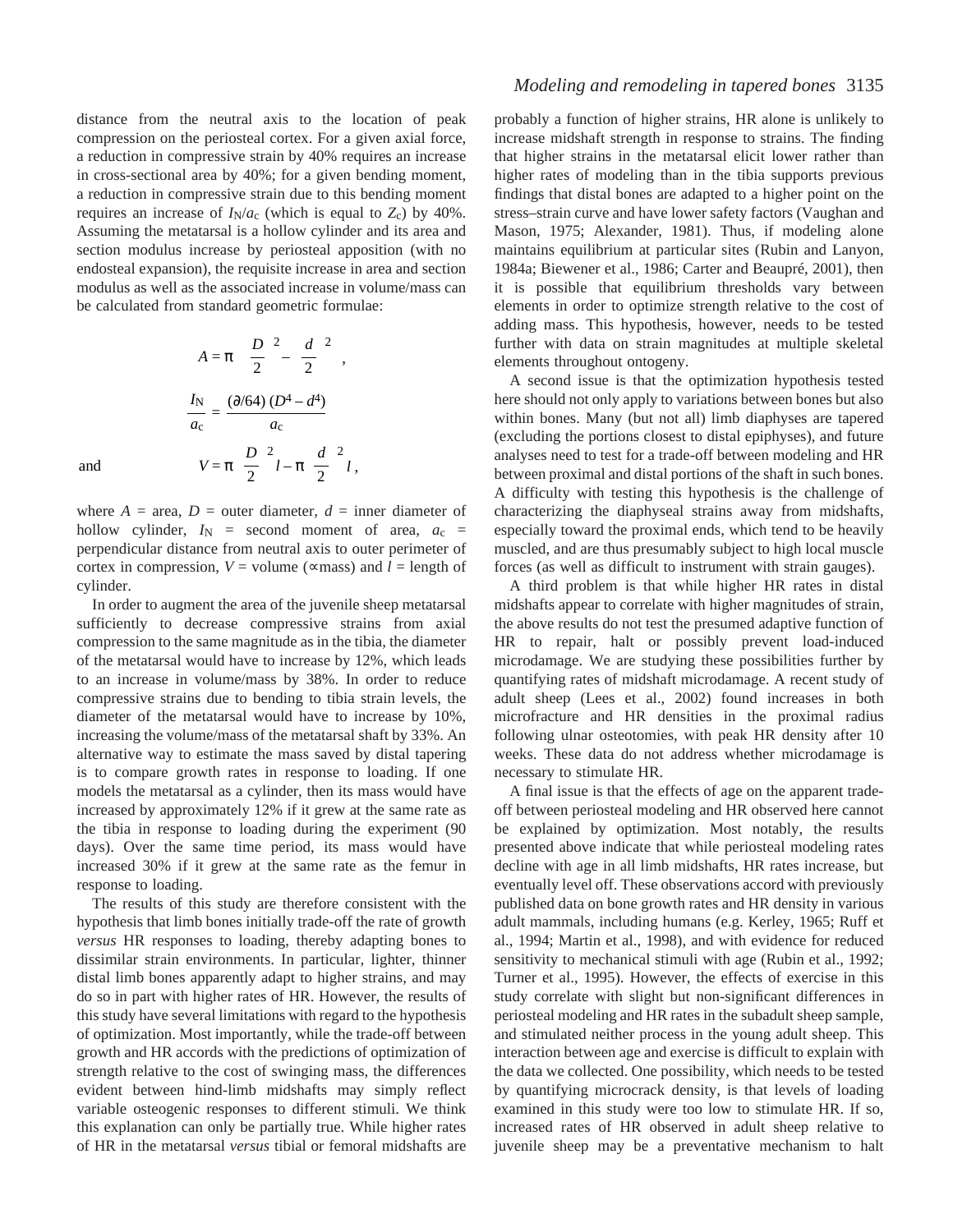microcrack propagation rather than an adaptive response to repair microcracks. This hypothesis could be tested by analyzing HR rates along with microcrack damage in adult sheep subjected to more vigorous loading. An additional possibility is that the lack of any significant HR or periosteal modeling response to exercise in adult sheep is a mechanobiological constraint caused by skeletal senescence. Older bone tissue may not be able to respond to strains, perhaps because osteoblasts are less responsive to strain stimuli (Rubin et al., 1992; Turner et al., 1995; Muschler et al., 2001; Chan and Duque, 2002), and because older bone cells (probably osteocytes) may be less able to transduce strain signals. Analyses of midshafts in humans and beagles indicate that the density of microcracks increases with age, while the HR activation frequency declines, along with osteocyte density (Vashishth et al., 2000; Frank et al., 2002).

These results also have implications for efforts to reconstruct habitual behaviors from variations in cross-sectional bone geometry in humans and other vertebrates, based on the principle that second moments of area quantify cross-sectional resistance to loading (see Lieberman et al., in press). Cross-sectional shape responses to loading vary by skeletal location, and primarily reflect stimuli prior to skeletal maturity. In addition, since distal midshafts respond less to mechanical loading than proximal midshafts, proximal elements such as the femur or humerus may be more sensitive indicators of mechanical loading than more distal elements such as the metapodia.

Finally, variable cortical bone responses to loading have several important evolutionary and clinical implications. From an evolutionary perspective, the trade-off between growth and remodeling provides support for the hypothesis that natural selection tends to drive physiological systems towards more efficient use of energy (Weibel et al., 1991; Alexander, 1996). Ontogenetic changes in the trade-off between cortical bone growth *versus* remodeling are also clinically significant for evaluating the role of load-bearing exercise in osteoporosis. The ontogenetic shift documented here supports studies (e.g. Turner et al., 1995; Stanford et al., 2000), showing that mechanical usage prior to skeletal maturity results in permanently stronger bones; after skeletal maturity, moderate load-bearing exercise appears to have little measurable effect on activating periosteal modeling or HR, but may make the remodeling process more efficient by generating osteons with smaller Haversian channels and less porous bone (Thompson, 1980). Future work, therefore, is needed to address what stimuli elicit HR, and how intermediary mechanisms modulate variable osteogenic responses to loading.

### **List of symbols and abbreviations**

- *A* cross sectional area
- *a*c greatest perpendicular distance from NA to outer perimeter
- *CA* cortical area
- COM center of mass
- *D* outer diameter

| d               | inner diameter                                     |
|-----------------|----------------------------------------------------|
| F               | axial force                                        |
| g               | gravitational constant                             |
| <b>GRF</b>      | ground reaction force                              |
| h               | hip height                                         |
| <b>HR</b>       | Haversian remodeling                               |
| I               | second moments of area                             |
| J               | moment of inertia                                  |
| L               | limb (element) length                              |
| M               | body mass                                          |
| $M_{\rm b}$     | bending moment                                     |
| $\mathfrak{m}$  | mass of limb                                       |
| NA.             | neutral axis                                       |
| PA              | periosteal area                                    |
| PM              | periosteal modeling                                |
| R               | distance from COM of limb to hip or shoulder joint |
| t               | wall thickness                                     |
| û               | constant relative speed (Froude number)            |
| $\mathcal V$    | velocity                                           |
| V               | volume                                             |
| $Z_{c}$         | modulus of compression                             |
| $\varepsilon_1$ | principal tension                                  |
| $\epsilon_1$ °  | orientation of principal tensile strain            |
| $\varepsilon_2$ | compression                                        |
| με              | microstrain                                        |
|                 |                                                    |

This work was supported by NSF IBN 96-03833 to D.E.L., and the American Federation for Aging Research. We thank F. Bidlack, R. Bernstein, M. Devlin, K. Rafferty, P. Ramirez, M. Toscano, L. Tuanquin for their assistance. We are grateful to A. Biewener, D. Burr, B. Richmond and two anonymous reviewers for comments, and to the late C. Richard Taylor who initially inspired the research.

#### **References**

- **Alexander, R. McN.** (1977). Terrestrial locomotion. In *Mechanics and Energetics of Animal Locomotion* (ed. R. McN. Alexander and G. Goldspink), pp. 168-203. London: Chapman and Hall.
- **Alexander, R. McN.** (1980). Optimum walking techniques for quadrupeds and bipeds. *J. Zool., Lond.* **173**, 549-573.
- **Alexander, R. McN.** (1981). Factors of safety in the structure of animals. *Sci. Prog., Oxford* **67**, 109-130.
- **Alexander, R. McN.** (1996). *Optima for Animals*. Princeton University Press.
- **Bass, S., Pearce, G., Bradney, M., Hendrich, E., Delmas, P. D., Harding, A. and Seeman, E.** (1998). Exercise before puberty may confer residual benefits in bone density in adulthood: studies in active prepubertal and retired female gymnasts. *J. Bone Min. Res.* **13**, 500-507.
- **Bertram, J. E. A. and Biewener, A. A.** (1988). Bone curvature: sacrificing strength for load predictability? *J. Theor. Biol.* **131**, 75-92.
- **Bertram, J. E. A. and Biewener, A. A.** (1992). Allometry and curvature in the long bones of quadrupedal mammals. *J. Zool., Lond*. **226**, 455-467.
- Bertram, J. E. A. and Swartz, S. M. (1991). The 'law of bone transformation': a case of crying Wolff? *Biol. Rev. Camb. Phil. Soc*. **66**, 245-273.
- **Biewener, A. A.** (1983). Allometry of quadrupedal locomotion: the scaling of duty factor, bone curvature and limb orientation to body size. *J. Exp. Biol.* **105**, 147-171.
- **Biewener, A. A.** (1991). Musculoskeletal design in relation to body size *J. Biomech.* **24**, 19-29.
- **Biewener, A. A.** (1992). In vivo measurement of bone strain and tendon force. In *Biomechanics – Structures and Systems: A Practical Approach* (ed. A. A. Biewener), pp. 123-147. Oxford: Oxford University Press.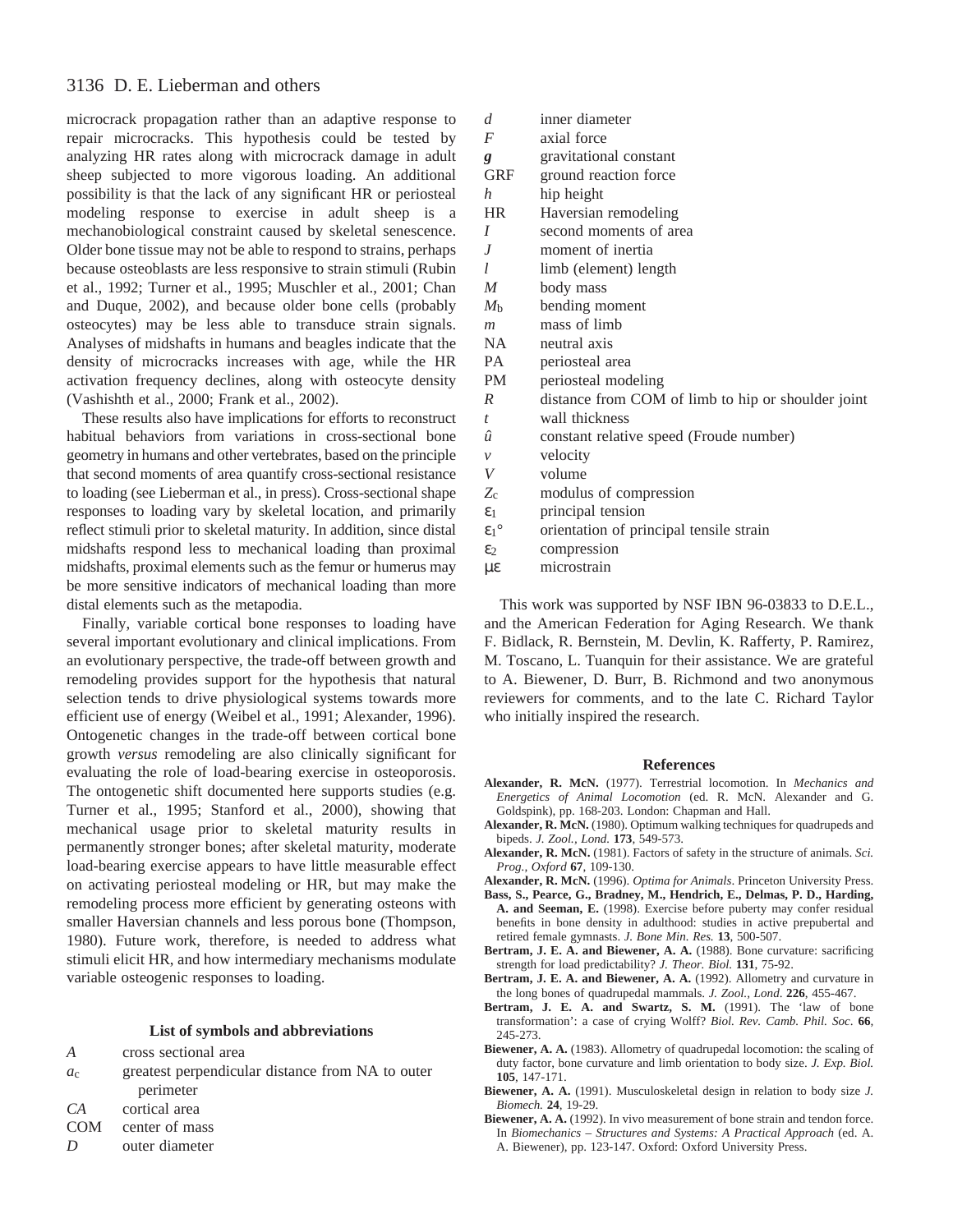- **Biewener, A. A., Swartz, S. M. and Bertram, J. E. A.** (1986). Bone modeling during growth: Dynamic strain equilibrium in the chick tibiotarsus. *Calc. Tiss. Int.* **39**, 390-395.
- **Biewener, A. A., Thomason, J., Goodship, A. and Lanyon, L. E.** (1983). Bone stress in the horse forelimb during locomotion at different gaits: a comparison of two experimental methods. *J. Biomech.* **16**, 565-576.
- **Biewener, A. A., Thomson, J. and Lanyon, L. E.** (1988). Mechanics of locomotion and jumping in the horse (*Equus*); *in vivo* stress in the tibia and metatarsus. *J. Zool., Lond.* **214**, 547-565.
- **Bouvier, M. and Hylander, W. L.** (1981). Effect of bone strain on cortical bone structure in macaques (*Macaca mulatta*). *J. Morphol*. **167**, 1-12.
- **Bouvier, M. and Hylander, W. L.** (1996). The function of secondary osteonal bone: Mechanical or metabolic? *Arch. Oral Biol*. **41**, 941-950.
- **Burr, D. B., Martin, R. B., Schaffler, M. B. and Radin, E. L.** (1985). Bone remodeling in response to *in vivo* fatigue microdamage. *J. Biomech.* **18**, 189- 200.
- **Carter, D. R. and Hayes, W. C.** (1977a). Compact bone fatigue damage a microscopic examination. *Clin. Orthop. Rel. Res*. **127**, 265-274.
- **Carter, D. R. and Hayes, W. C.** (1977b). Compact bone fatigue damage  $-$  I. Residual strength and stiffness. *J. Biomech.* **10**, 323-337.
- **Carter, D. R. and Beaupré, G. S.** (2001). *Skeletal Form and Function: Mechanobiology of Skeletal Development, Aging and Regeneration*. Cambridge: Cambridge University Press.
- **Chamay, A. and Tchantz, P.** (1972). Mechanical influences in bone remodeling. Experimental research on Wolff's Law. *J. Biomech.* **5**, 173-180.
- **Chan, G. K. and Duque, G.** (2002). Age-related bone loss: old bone, new facts. *Gerontology* **48**, 62-71.
- **Churches, A. E. and Howlett, C. R.** (1981). The response of mature cortical bone to controlled time-varying loading. In *The Mechanical Properties of Bone* (ed. S. C. Cowin), pp. 69-80. New York: ASME.
- **Currey, J. D.** (1959). Differences in the tensile strengths of bone of different histological types. *J. Anat.* **93**, 87-95.
- **Currey, J. D.** (2002). *Bones: Structure and Mechanics*. Princeton: Princeton University Press.
- **Currey, J. D. and Alexander, R. M.** (1985). The thickness of the walls of tubular bones. *J. Zool., Lond*. **206A**, 453-468.
- **Donahue, S. W., Jacobs, C. R. and Donahue, H. J.** (2001). Flow-induced calcium oscillations in rat osteoblasts are age, loading frequency, and shear stress dependent. *Am. J. Physiol. Cell Physiol.* **281**, C1635-C1641.
- **Erdmann, J., Kogler, C., Diel, I., Ziegler, R. and Pfeilschifter, J.** (1999). Age-associated changes in the stimulatory effect of transforming growth factor beta on human osteogenic colony formation. *Mech. Ageing Dev*. **110**, 73-85.
- **Frank, J. D., Ryan, M., Kalscheur, V. L., Ruaux-Mason, C. P., Hozak, R. R. and Muir, P.** (2002). Aging and accumulation of microdamage in canine bone. *Bone* **30**, 201-206.
- **Frost, H. M.** (1973). *Bone Remodeling and its Relation to Metabolic Bone Disease*. Springfield, IL: Charles C. Thomas.
- **Frost, H. M.** (1987). Bone 'mass' and the 'mechanostat': A proposal. *Anat. Rec.* **219**, 1-9.
- **Frost, H. M.** (1990). Skeletal structural adaptations to mechanical usage (SATMU). *Anat. Rec*. **226**, 403-422.
- **Gambaryan, P. P.** (1974). *How Mammals Run: Anatomical Adaptations* (translated by H. Hardin). New York: Wiley.
- **Goodship, A. E. and Cunningham, J. L.** (2001). Pathophysiology of functional adaptation of bone in remodeling and repair *in vivo*. In *Bone Mechanics Handbook*, 2nd edition (ed. S.C. Cowin), pp. 26-1–26-31. Boca Raton: CRC Press.
- **Goodship, A. E., Lanyon, L. E. and McFie, H.** (1979). Functional adaptation of bone to increased stress. *J. Bone Jnt. Surg.* **61**, 539-546.
- **Gross, T. S., McLeod, K. J. and Rubin, C. T.** (1992). Characterizing bone strain distributions *in vivo* using three triple rosette strain gauges. *J. Biomech*. **25**, 1081-1087.
- Hěrt, J., Přybylová, E. and Lišková, M. (1972). Reaction of bone to mechanical stimuli, Part 3. Microstructure of compact bone of rabbit tibia after intermittent loading. *Acta Anat.* **82**, 218-230.
- **Hibbeler, R. C.** (1999). *Mechanics of Materials,* 4th Edition. Upper Saddle River, NJ: Prentice Hall.
- **Hildebrand, M.** (1985). Walking and Running. In *Functional Vertebrate Morphology* (ed. M. Hildebrand, D. M. Bramble, K. F. Liem and D. B. Wake), pp. 38-57. Cambridge: Harvard University Press.
- **Jungers, W. L.** (1985). Body size and scaling of limb proportions in primates. In *Size and Scaling in Primate Biology* (ed. W. L. Jungers), pp. 345-381. New York: Plenum.
- **Kerley, E. R.** (1965). The microscopic determination of age in human bone. *Am. J. Phys. Anthropol*. **23**, 149-164.
- **Kohrt, W. M.** (2001). Aging and the osteogenic response to mechanical loading. *Int. J. Sport Nutr. Exerc. Metab*. **11 Suppl**, S137-S142.
- **Konieczynski, D. D., Truty, M. J. and Biewener, A. A.** (1998). Evaluation of a bone's *in-vivo* 24-hour loading history for physical exercise compared with background loading. *J. Orthop. Res.* **16**, 29-37.
- **Lanyon, L. E. and Rubin, C. T.** (1984). Static versus dynamic loading as an influence on bone remodeling. *J. Biomech.* **17**, 897-906.
- **Lanyon, L. E., Goodship, A. E., Pye, C. J and MacPhie, H.** (1982). Mechanically adaptive bone remodeling. *J. Biomech.* **15**, 141-154.
- **Lees, T. C., Staines, A. and Taylor, D.** (2002). Bone adaptation to load: microdamage as a stimulus for bone remodeling. *J. Anat.* **201**, 437-446.
- **Lieberman, D. E.** (1996). How and why humans grow thin skulls: Experimental evidence for systemic cortical robusticity. *Am. J. Phys. Anthropol.* **101**, 217-236.
- **Lieberman, D. E. and Crompton, A. W.** (1998). Responses of bone to stress. In *Principles of Biological Design: The Optimization and Symmorphosis Debate* (ed. E. Weibel, C. R. Taylor and L. Bolis), pp. 78-86. Cambridge: Cambridge University Press.
- **Lieberman, D. E. and Pearson, O. M.** (2001). Trade-off between modeling and remodeling responses to loading in the mammalian limb. *Bull. Mus. Comp. Zool*. **156**, 269-282.
- **Lieberman, D. E., Polk, J. D. and Demes, B.** (in press). Predicting long bone loading from cross-sectional geometry. *Am. J. Phys. Anthropol*.
- **MacKelvie, K. J., Khan, K. M. and McKay, H. A.** (2002). Is there a critical period for bone response to weight-bearing exercise in children and adolescents? A systematic review. *Br. J. Sports Med.* **36**, 250-257.
- **Martin, R. B.** (1995). Mathematical model for repair of fatigue damage and stress fracture in osteonal bone. *J. Orthop. Res.* **13**, 309-316.
- **Martin, R. B. and Burr, D. B.** (1982). A hypothetical mechanism for the stimulation of osteonal remodeling by fatigue damage. *J. Biomech.* **15**, 137- 139.
- **Martin, R. B., Burr, D. B. and Sharkey, N.** (1998). *Skeletal Tissue Mechanics*. New York: Springer.
- **Mori, S. and Burr, D. B.** (1993). Increased intracortical remodeling following fatigue damage. *Bone* **16**, 103-109.
- **Muschler, G. F., Nitto, H., Boehm, C. A. and Easley, K. A.** (2001). Ageand gender-related changes in the cellularity of human bone marrow and the prevalence of osteoblastic progenitors. *J. Orthop. Res*. **19**, 117-125.
- **Myers, M. J. and Steudel, K.** (1985). Effect of limb mass and its distribution on the energetic cost of running. *J. Exp. Biol.* **116**, 363-373.
- **Pauwels, F.** (1974). Über die Bedeutung der Markhöhle für die mechanische Beanspruchung des Röhrenknochens. *Z. Anat. Entwickl.-Gesch.* **145**, 81-85.
- Polk, J. D. (2002). Adaptive and phylogenetic influences on musculoskeletal design in cercopithecine primates. *J. Exp. Biol.* **205**, 3399-3412.
- **Raab, D. M., Crenshaw, T. D., Kimmel, D. B. and Smith, E. L.** (1991). A histomorphometric study of cortical bone activity during increased weightbearing exercise. *J. Bone Min. Res.* **6**, 741-749.
- **Riggs, C. M., Lanyon, L. E. and Boyde, A.** (1993a). Functional associations between collagen fibre orientation and locomotor strain direction in cortical bone of the equine radius. *Anat. Embryol.* **187**, 231-238.
- **Riggs, C. M., Vaughan, L. C., Evans, G. P., Lanyon, L. E. and Boyde, A.** (1993b). Mechanical implications of collagen fibre orientation in cortical bone of the equine radius. *Anat. Embryol.* **187**, 239-248.
- **Rubin, C. T. and Lanyon, L. E.** (1984a). Dynamic strain similarity in vertebrates: an alternative to allometric limb bone scaling. *J. Theor. Biol.* **107**, 321-327.
- **Rubin, C. T. and Lanyon, L. E.** (1984b). Regulation of bone formation by applied dynamic loads. *J. Bone Joint Surg.* **66**, 397-402.
- **Rubin, C. T. and Lanyon, L. E.** (1985). Regulation of bone mass by mechanical strain magnitude. *Calc. Tiss. Int.* **37**, 411-417.
- **Rubin, C. T., Bain, S. D. and McLeod, K. J.** (1992). Supression of osteogenic response in the aging skeleton. *Calc. Tissue Int.* **50**, 306-313.
- **Ruff, C. B. and Hayes, W. C.** (1984). Age changes in geometry and mineral content of the lower limb bones. *Ann. Biomed. Eng*. **12**, 573-584.
- **Ruff, C. B., Walker, A. and Trinkaus, E.** (1994). Postcranial robusticity in *Homo*. III: Ontogeny. *Am. J. Phys. Anthropol.* **93**, 35-54.
- **Rybicki, E. F., Simonen, F. A., Mills, E. J., Hassler, C. R., Scoles, P., Milne, D. and Weis, E. B.** (1974). Mathematical and experimental studies on the mechanics of plated transverse fractures*. J. Biomech.* **7**, 377-384.
- Schaffler, M. B. and Burr, D. B. (1988). Stiffness of compact bone: effects of porosity and density *J. Biomech.* **21**, 13-16.
- **Schaffler, M. B., Radin, E. L. and Burr, D. B.** (1989). Mechanical and